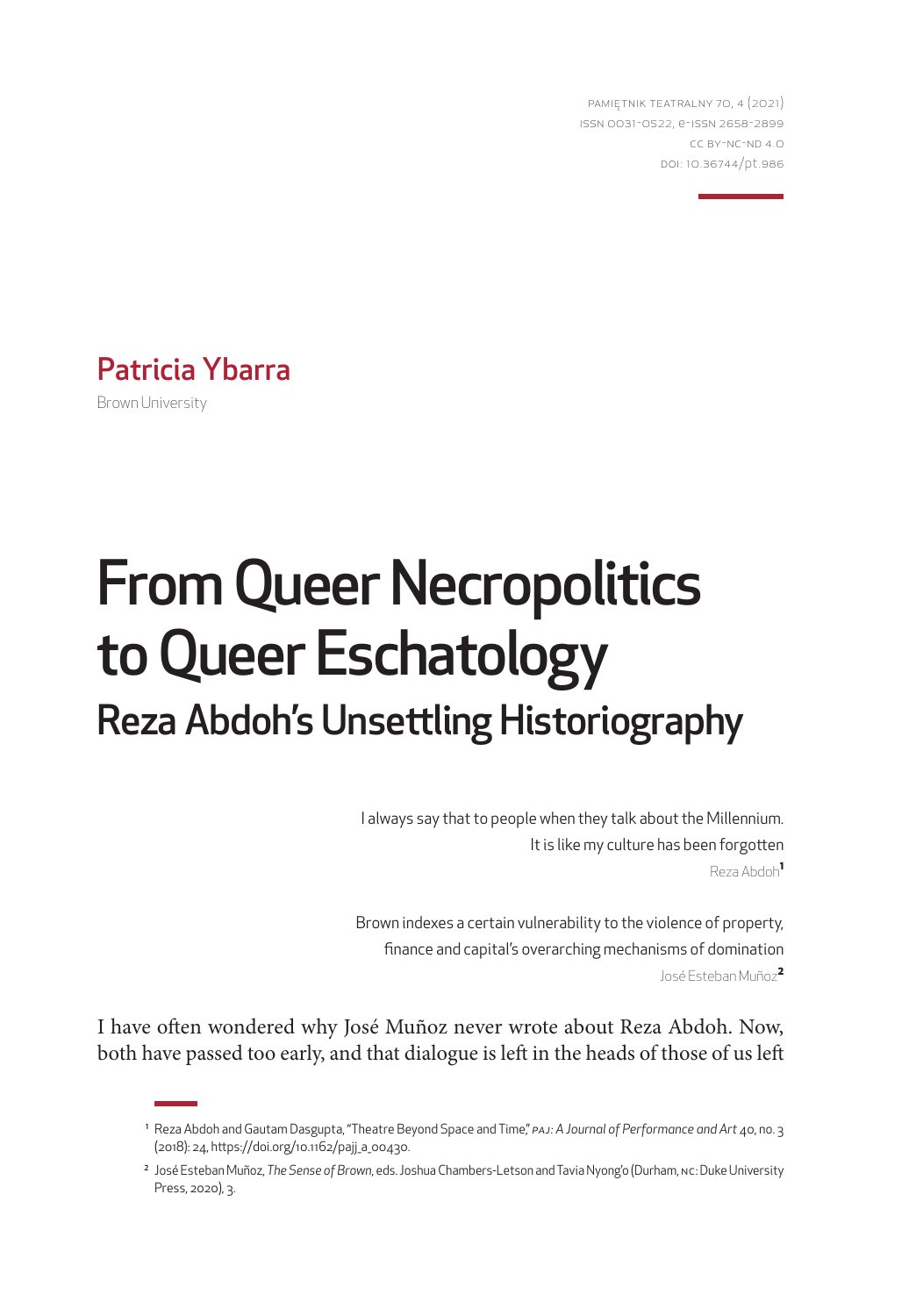behind. These two brown queers destroyed by different iterations of biomedical neglect, fast and slow death, haunt the present of queer theory and performance in the Americas. They are joined in my mind by a third brown queer, Victor Cazares, whose play *Ramses Contra Los Monstruos* I wrote about for the editor of this issue previously.**<sup>3</sup>** Mentioning this is to acknowledge this essay as a return to thinking about time, space, and matter through the lens of queer eschatology. These two engagements are part of a rather unsettling idea (at least for me): that the most compelling articulation of liberation, of being other under Neoliberal necropolitical rule has been imagined—is being imagined—outside of secular, materialist temporalities and political processes. Thus, I underscore that this form of eschatology, queer eschatology, is not only a divestment of theater/performance historiography from so-called teleological straight time as theorized by Elizabeth Freeman, but also from orthodoxies of queer theory predicated either on a never arriving future (Muñoz) or the definitive lack of one (Bersani, Edelman).**<sup>4</sup>**

Taking up the challenge of unsettling historiography within theater and performance practices asks me to consider Reza Abdoh's *Father Was a Peculiar Man* with necropolitical theory emerging from the so called "global South" in combination with US based queer theory. Necropolitics, as conceptualized by Achille Mbembe, expands and critiques Michel Foucault's conception of biopower, which was largely imagined within the frame of European historical political conditions. Mbembe considers how the conditions within post-colonial Africa and Palestine ask that we confront "figures of sovereignty whose central project is not the struggle for autonomy but the generalized instrumentalization of human existence and the material destruction of human bodies and populations."**<sup>5</sup>** For Mbembe, the combination of mass war machinery, finance capital, and the extension of racism from the colonial period to the present create new modes of subjugating life to death or creating "death worlds" that confer upon persons or populations "the status of the living dead."**<sup>6</sup>**

Given that *Father* was an adaptation of a classic of European literature (Fyodor Dostoyevsky's *The Brothers Karamazov*), which occurred at capitalist ground zero—New York City—and was largely enacted by white actors, my choice could be thought of as an act of bad faith. Yet, I insist that this theorization is apt for understanding Abdoh's critique outside of the limitations of US-centric frames of analysis because of his global understanding of the heteropatriarchal "death

<sup>6</sup> Mbembe, *Necropolitics*, 92.

<sup>3</sup> Patricia Ybarra, "Latino/a Dramaturgy as Historiography," in *Theatre/Performance Historiography: Time, Space, Matter*, eds. Rosemarie K. Bank and Michal Kobialka (New York: Palgrave Mcmillan, 2015), 75–93.

<sup>4</sup> Elizabeth Freeman, *Time Binds: Queer Temporalities, Queer Histories* (Durham, NC: Duke University Press, 2010); Leo Bersani, *I*s *the Rectum a Grave? and Other Essays* (Chicago: University of Chicago Press, 2010); Lee Edelman, *No Future: Queer Theory and the Death Drive* (Durham, NC: Duke University Press, 2004); José Esteban Muñoz, *Cruising Utopia: The Then and There of Queer Futurity* (New York: New York University Press, 2009).

<sup>5</sup> Achille Mbembe, *Necropolitics*, trans. Steven Corcoran (Durham, NC: Duke University Press, 2019), 68.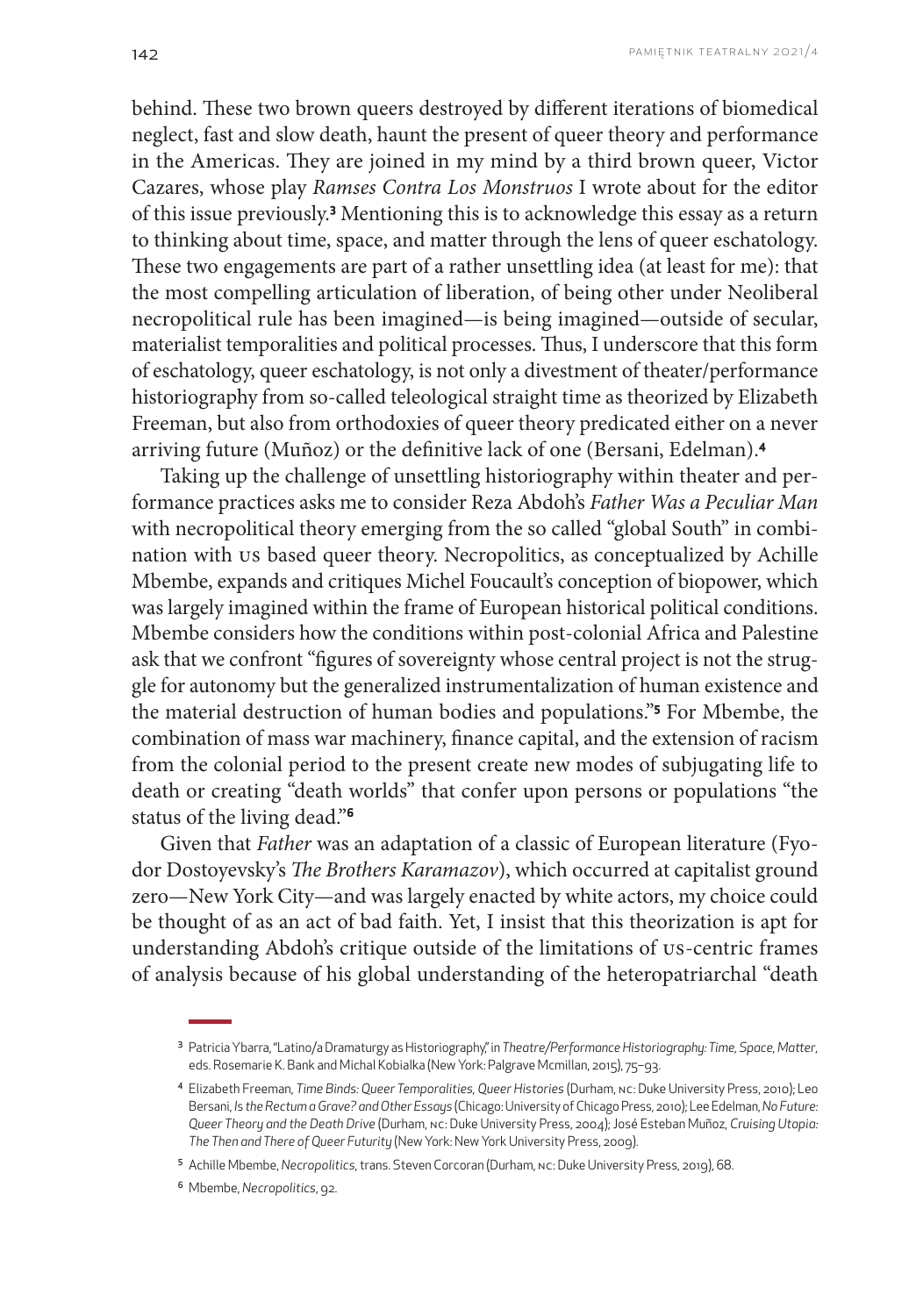worlds" created for gay and trans persons during the AIDS era, in which this play was created. My journey is a mode of thinking with Abdoh that resonates with Michal Kobialka's previous essay on spatial dialectics.**<sup>7</sup>** Although our theoretical assemblages are quite different, I share Kobialka's methodological commitment to close reading a performance so as to unsettle reductive orthodoxies of thought even those said or thought to be liberating—under necropolitical neoliberalism. My engagement with what might be an unsettling choice of object also interrogates a number of settled historiographical narratives about Abdoh's place and time in theater history; about the genealogy and historiography of queer theory; about the negation or engagement of futurity in that theory; and about the failure of US-centric racial constructs to fully allow what Muñoz might call a sense of brown to emerge in relation to Abdoh's work. At the same time, I move beyond what might be called a negative critique to positively embrace *Father*'s eschatological imagining as an affirmative political practice to combat the collusion between patriarchy and neoliberal capitalism: the end of gender differentiation entirely.

*Father Was a Peculiar Man* was a three-hour long adaptation of *The Brothers Karamazov* staged in New York City's Meatpacking District on the West Side of Manhattan. Loosely based on a script written by Mira-Lani Oglesby, *Father* was a site-specific performance incorporating dance numbers, installation-like exhibitions of BDSM, and scripted scenes adapted from the novel.**8** Abdoh's aesthetics resonated with aspects of site-specific performances supported by his producer Anne Hamburger, aspects of gay theater that adapted or camped the classics and employed drag, and aspects of performance art such as the body art of his friend Ron Athey. Abdoh's work was very different from the autobiographical solo shows and narrative dramas about largely white male gay subjects with AIDS that dominated New York theater the 1980s and early 1990s, however. It is perhaps for this reason that he does not appear in the annals of this period of gay performance, although his work is well documented as an important innovation in avant-garde theater. Nonetheless, even in this framework, less attention has been paid to *Father* than to Abdoh's other original works, with the exception of theorizations by Elinor Fuchs and Bertie Ferdman.**<sup>9</sup>**

To begin my own inquiry, I return to the epigraph to this essay that comes from Abdoh's 1994 interview with Gautam Dasgupta, which was not published

<sup>7</sup> Michal Kobialka, "A Note on Spatial Dialectics," *Performance Research* 21, no. 3 (2016): 54–64, [https://doi.org/10.1080/](https://doi.org/10.1080/13528165.2016.1176738) [13528165.2016.1176738](https://doi.org/10.1080/13528165.2016.1176738).

<sup>8</sup> All observations about the play will come from the video of the performance, shot in June 1990 and provided by Anthony Torn, which is very different from the script by Mira-Lani Oglesby. *Father Was a Peculiar Man,* dir. Reza Abdoh,recorded video, produced by Anne Hamburger and En Garde Arts, 1990.

<sup>9</sup> Bertie Ferdman, *Off Sites: Contemporary Performance Beyond Site-Specific* (Carbondale: Southern Illinois Press, 2018), 120–124; Elinor Fuchs, *The Death of Character* (Bloomington: University of Indiana Press, 1996): 134–136.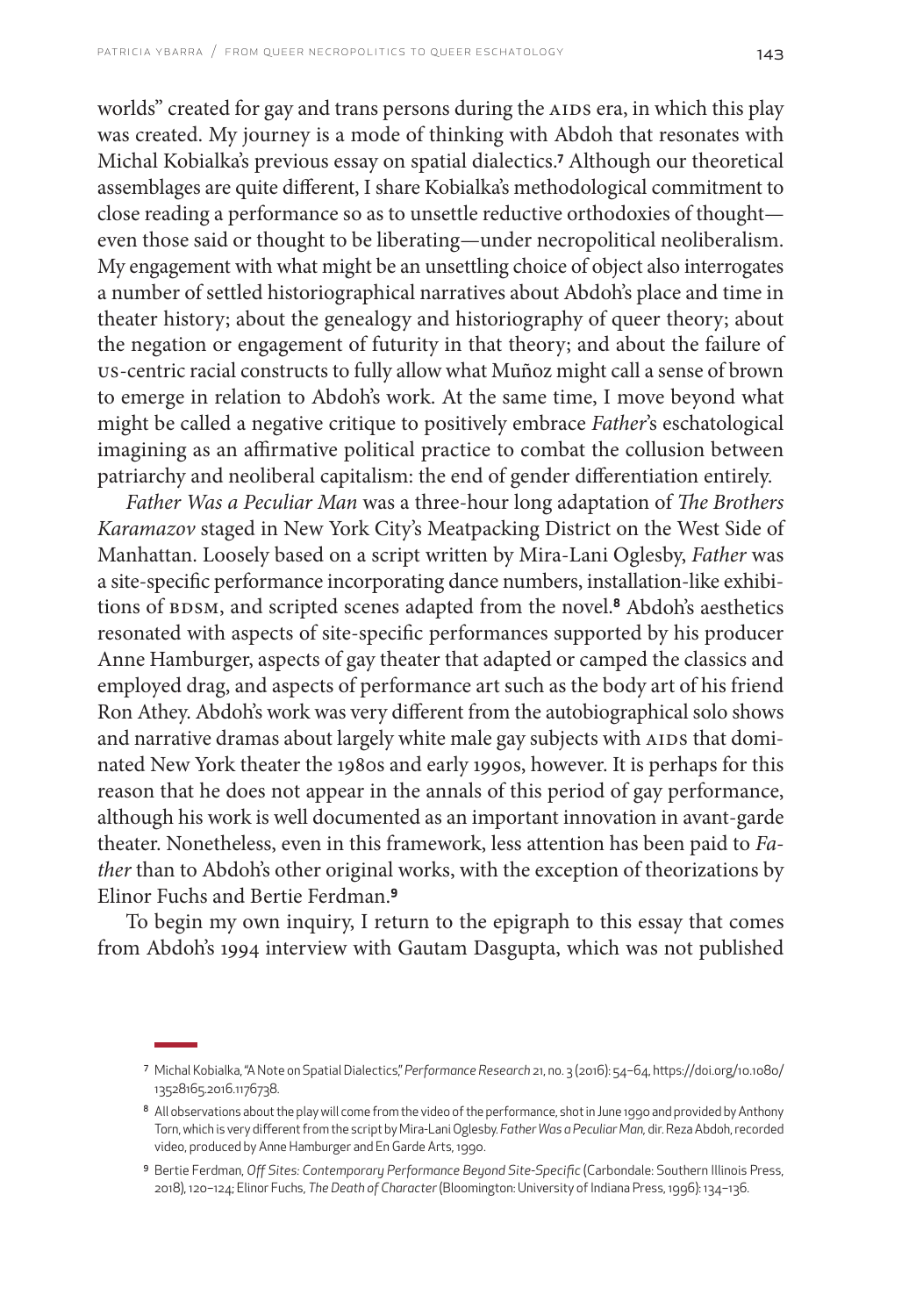until 2018. The exchange, which takes on the issue of catharsis and purgation in Abdoh's work, bears quotation in full:

[RA:]. . . I don't like to be tranquil. This is the not the time to be tranquil. I think of purging in the sense of propelling one to action. . . .

[GD:] I think that the time is right once again, as we enter the close of the second millennium, the Christian millennium . . .

[RA:] Exactly. I always say that to people when they talk about the millennium. It's, like, my culture has been forgotten.

[GD:] Now, more and more, as we're entering another *fin-de-siècle* period, which last time around gave birth to all new artistic movements, starting with Symbolism, and to works of art that dealt with eschatology, I suspect that will make a comeback again, given all of the millennial angst. I wonder what you feel about it. Is it something that concerns you?

[RA:] I think, as you put it, this eschatological engagement is something that's very real right now. You know, we're trying to grasp a sense of apocalypse, or a sense beyond that. It's something that really is a very important part of understanding our culture right now, and by our culture, I mean the global culture. I don't mean just the Western culture. Certainly, in my own work, that's something that I'm engaged with continuously. . . .**<sup>10</sup>**

This exchange exemplifies the way Abdoh frames his global consciousness as a critique of the limitation of viewing his plays solely within the frame of the European avant-garde and US millenarianism. The latter was a common trope in framing US gay theater, given the popularity of Tony Kushner's *Angels in America* (1991). His reference to the "forgetting of his culture" while typically enigmatic and seemingly vague, is quite specific. Given his commentary on Manicheanism, which preceded this moment in the interview, I argue that Abdoh is talking not about his ethnicity, his national origin, or even theater practices such as Ta'ziyeh, as suggested by John Bell and Daniel Mufson.**11** Rather, Abdoh is referring to a cosmological disposition within a monotheistic religion that imagines an end of the world/transformation in which evil is eradicated that is embedded in Zoroastrianism *and* Western religion—i.e., "the sense of apocalypse or something beyond that in 'our global' culture."**12** A close consideration of *Father Was a Peculiar* 

<sup>10</sup> Abdoh and Dasgupta, 24–25.

<sup>11</sup> John Bell, "AIDS and Avant-Garde Classicism: Reza Abdoh's *Quotations from a Ruined City*," *The Drama Review* 39, no. 4 (1994): 21–47; Reza Abdoh and John Bell, "To Reach Divinity Through the Act of Performance: An Interview with Reza Abdoh," *The Drama Review* 39, no. 4 (1994): 48–71. In an interview with Salar Abdoh, Reza's brother, he states that this influence is overstated.

<sup>&</sup>lt;sup>12</sup> For those unfamiliar, Zoroastrianism is a religion with pre-Christian roots in Iran. Zoroastrianism is a monotheistic belief system that imagines a time when Lord Mazda is at hand, spurring an idea of "end times," which includes an ordeal by fire during which those who serve Mazda will be separated from those who do not. This bifurcation of good and evil subjects involves all walking over the bridge of the separator, which offers narrower or wider paths to the other side. See George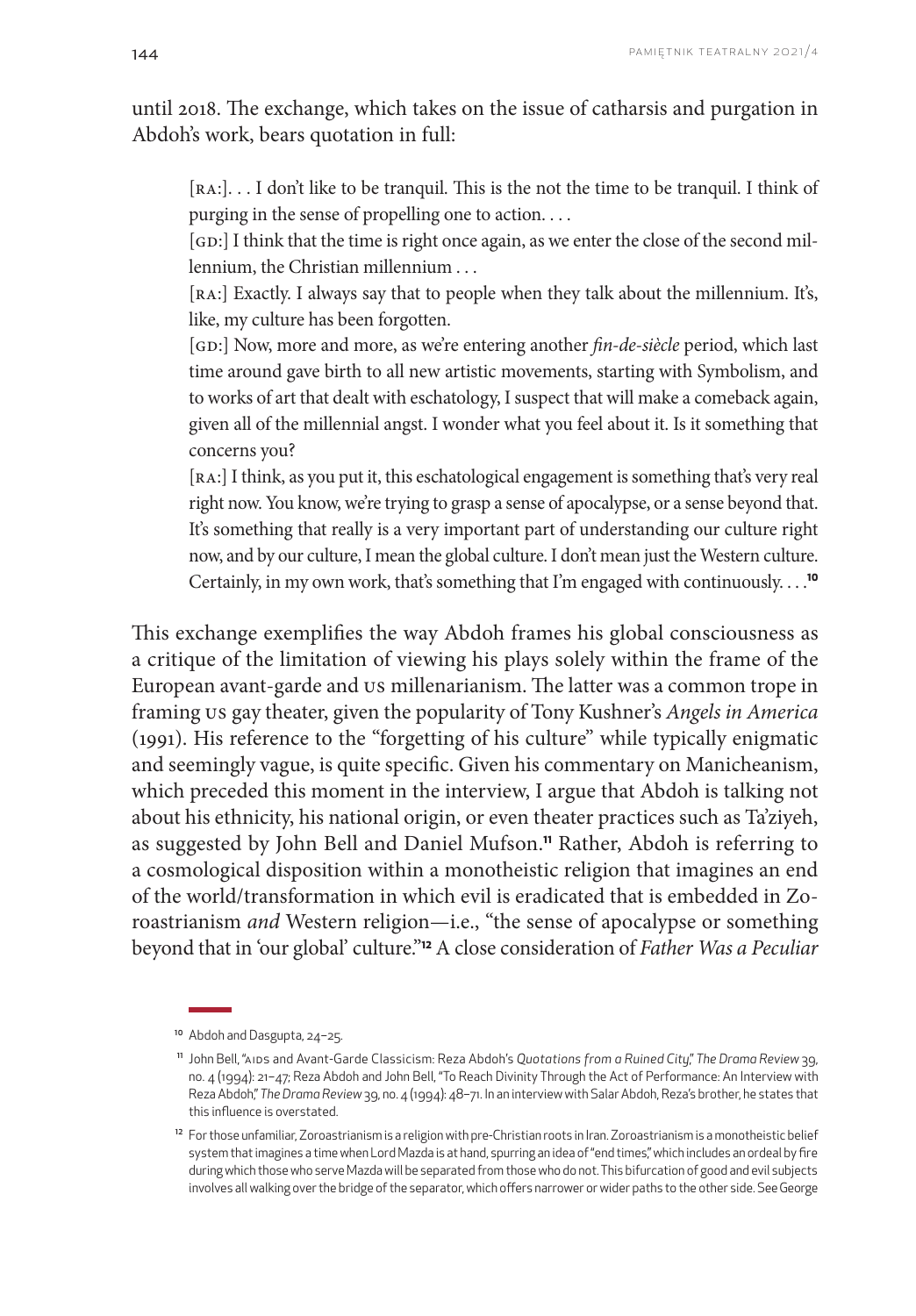*Man*, makes it clear that it was Abdoh's disidentification (in Muñoz's sense) with Dostoyevsky's Christian eschatology (and the patriarchal aspects of Zoroastrian cosmology such as the emergence of the Mazda) that allowed him to imagine the end of evil by destroying (white) patriarchy through parricide.**13** In his own era, Dostoyevsky resurrected the possibility of human goodness at a moment of great turmoil at the end of *The Brothers Karamazov*. Dostoyevsky scholar Joseph Frank refers to this as Dostoyevsky's "eschatological imagination" which Timothy Jacobs suggests is a mode of calling into question the idealization of individualization in an age of pessimism about human goodness.**14** Abdoh stands apart from Dostoyevsky's belief in human goodness as a universal value. But he does believe in the construction of a community created through the experience of evil: women, queer folks, sex workers, and brown folks who suffer under homophobia and the vagaries of neoliberal capitalism have experienced that evil. Abdoh disidentifies with Christian abjection of sexual pleasure (remember the Karamazovs are also called the sensualists) and Dostoyevsky's romance with asceticism but recognizes the wisdom of Alyosha's lack of judgement. Abdoh avers from the anxious reification of gender roles, and (at least somewhat) the ancillary misogyny contemporary to his own era and Dostoyevsky's. And Abdoh is quite ambivalent about the valorization of children so crucial to Dostoyevsky's conceptualization of innocence. Yet, Abdoh quite literally drags Dostoevsky into the Meatpacking District as a way to think through the possibilities of another world—a world imagined by queer biblical scholars and contemporary theologians such as Sarah Coakley and Michael Nausner in which the eschaton offers a new gender future, free of gender entirely in its most radical imagination, in the present as much as a distant future.**15** In *Father,* this beautiful transformation necessitates the violent murder of the patriarch, Fyodor, before his transformation into a woman and, later, a non-binarized marcher in the cobblestone streets amongst a multitude of actors and audience members.

Abdoh knowingly chooses a work which Freud used to theorize parricide psychoanalytically, screws around with it and makes a palimpsest of the Karamazov family, the Kennedy family, and his own to make his point about the

Foot Moore, "Zoroastrianism," *Harvard Theological Review* 5, no. 2 (1912): 180–226, <https://www.jstor.org/stable/1507426>; Hans Schwartz, *Eschatology* (Grand Rapids, MI: Eerdsmans Publishing Company, 2000), 37.

<sup>13</sup> José Esteban Muñoz, *Disidentifications* (Minneapolis: University of Minnesota Press, 1999).

<sup>14</sup> Frank, quoted in Timothy Jacobs, "The Brothers Incandenza: Translating Ideology in Fyodor Dostoyevsky's *The Brothers Karamazov* and David Foster Wallace's *Infinite Jest*," *Texas Studies in Language and Literature* 49, no. 3 (2007): 290, n. 4.

<sup>15</sup> See Sarah Coakley, "The Eschatological Body: Gender, Transformation, and God," *Modern Theology* 16, no. 1 (2000): 61–73, [https://doi.org/10.1111/1468-0025.00115;](https://doi.org/10.1111/1468-0025.00115) Michael Nausner, "Toward Community Beyond Gender Binaries: Gregory of Nyssa's Transgendering as Part of His Transformative Eschatology," *Theology and Sexuality* 8, no. 16 (2002): 55–65, <https://doi.org/10.1177/135583580200801606>.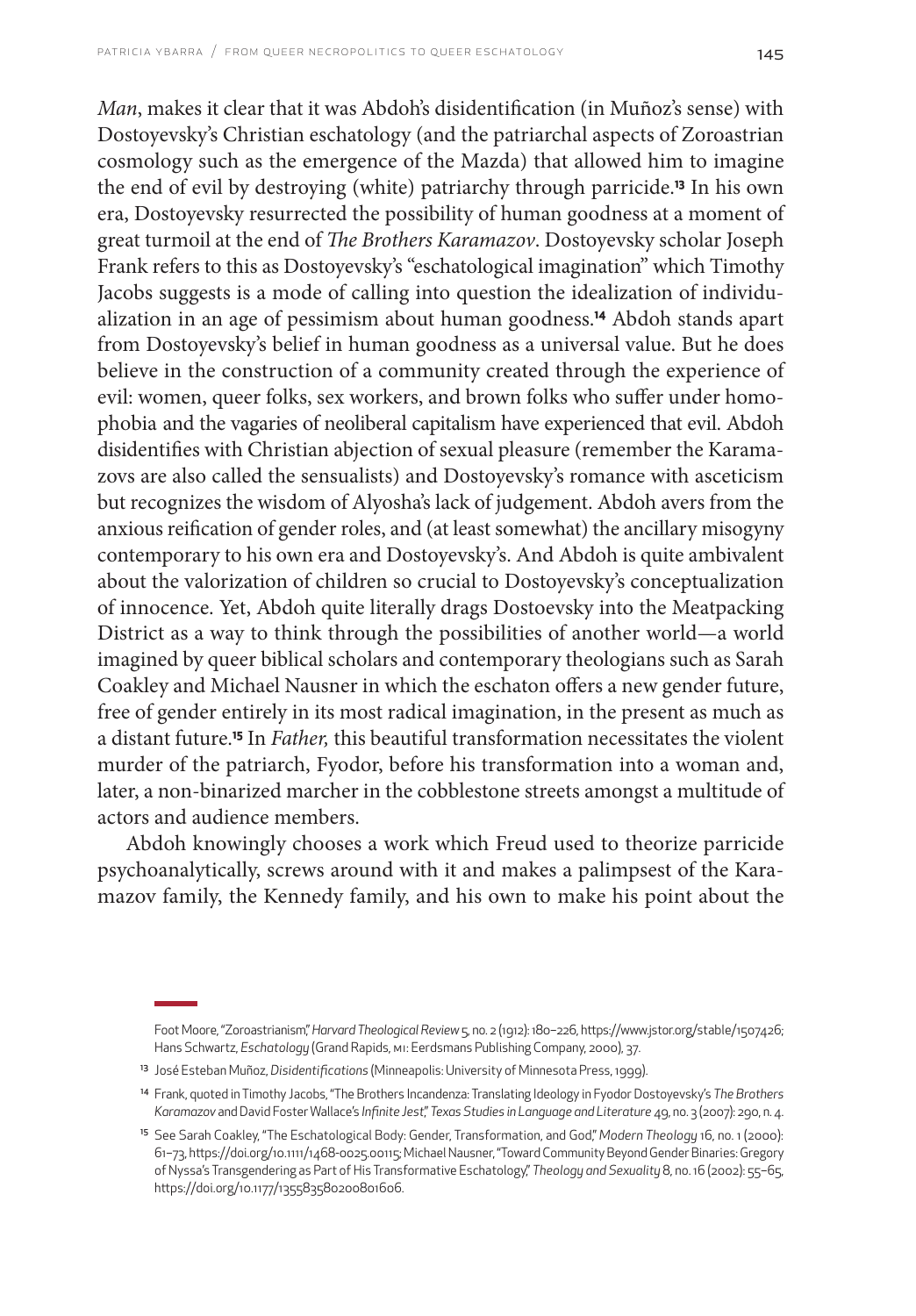evils of abusive, if charismatic, patriarchs within our social world.**16** The novel's philosophical meditations, it should be noted, are embedded within a plot of detection in which we question which son really killed his father. Abdoh and his collaborator/script writer Mira-Lani Oglesby set aside the mystery by staging in Fyodor's murder in plain sight: Ivan holds the knife as Smerdyakov repeatedly stabs his father. Oglesby and Abdoh skip Dmitri's trial almost entirely. They offer Dmitri's execution and Smerdyakov's suicide in the place of the trial. The last third of *Father* contains a section labelled "Ivan's nightmare," which transposed Ivan's conversation with his double/devil into an s&m exhibition within an old meat locker, and a "coda" that combined a resurrection scene with Ilusha, a child martyr's, funeral.**17** Staging Dmitri's execution and Smerdyakov's suicide before Ivan's nightmare (which is a sequence different from the novel) while extending the "Speech at the Stone" section from the novel's epilogue allows Abdoh to instantiate his eschatological vision in the place of earthly tragedy and judgment.

The staging of Ivan's nightmare is crucial to this vision. In the novel, this conversation happens when Ivan is in a fevered state replicated in the present by the symptoms suffered by AIDS victims in response to the virus and the medicine that cures it. Ivan's nightmare quite literally becomes the state of suffering caused by a disease that heteropatriarchy allowed to fester for years. The externalization of Ivan's bodily and psychic state takes the form of a meat locker decorated with fake snow in the middle of summer. Within this meat locker we find Ivan naked and hung upside down like a side of meat being beaten by his father; campy Romans and Christians; JFK, his wife, and his lover having a spat; Miss Arizona confessing the violent dynamics of her home to a therapist who wields a saw blade; various scenes of copulation; and Dmitri's emotional breakdown.**18** These moments blend true sadism, BDSM play, and psychological torture in a site where cows become beef, gesturing to the reduction of people to flesh that Erika Munk describes in her review.**19** We might think of *Father* less as a "meaty metaphor" than a confusingly mixed one that combines father/son sadism with daddy/boy violence exemplifying gay male sexuality in relation to the death drive articulated in the anti-relational theses of Lee Edelman and Leo Bersani.**20** However, in combina-

<sup>16</sup> Sigmund Freud, "Dostoyevsky and Parricide," in *The Complete Works of Sigmund Freud,* vol. 21: 1927–1931, trans. James Stratchey (London: Hogarth Press, 1961), 173-196.

<sup>17</sup> I am borrowing the term "coda" from Tony Torn, an actor in the show who labelled this last episode a "coda" in the production video*.*

<sup>&</sup>lt;sup>18</sup> Hanging Ivan as a side of beef allusively references the idea of being hung by a hook in hell that Fyodor Karamazov mentions in Fyodor Dostoyevsky, *The Brothers Karamazov*, trans. Constance Garnett (New York: Modern Library, 1963), 20–21.

<sup>19</sup> Erika Munk, "Meaty Metaphors," review of *Father Was a Peculiar Man*, *Village Voice*, July 24, 1990, 102.

<sup>20</sup> Leo Bersani, *Homos* (Cambridge, MA: Harvard University Press, 1995); *Is the Rectum a Grave? and Other Essays* (Chicago: University of Chicago Press, 2010); Lee Edelman, *No Future: Queer Theory and the Death Drive* (Durham, NC: Duke University Press, 2004).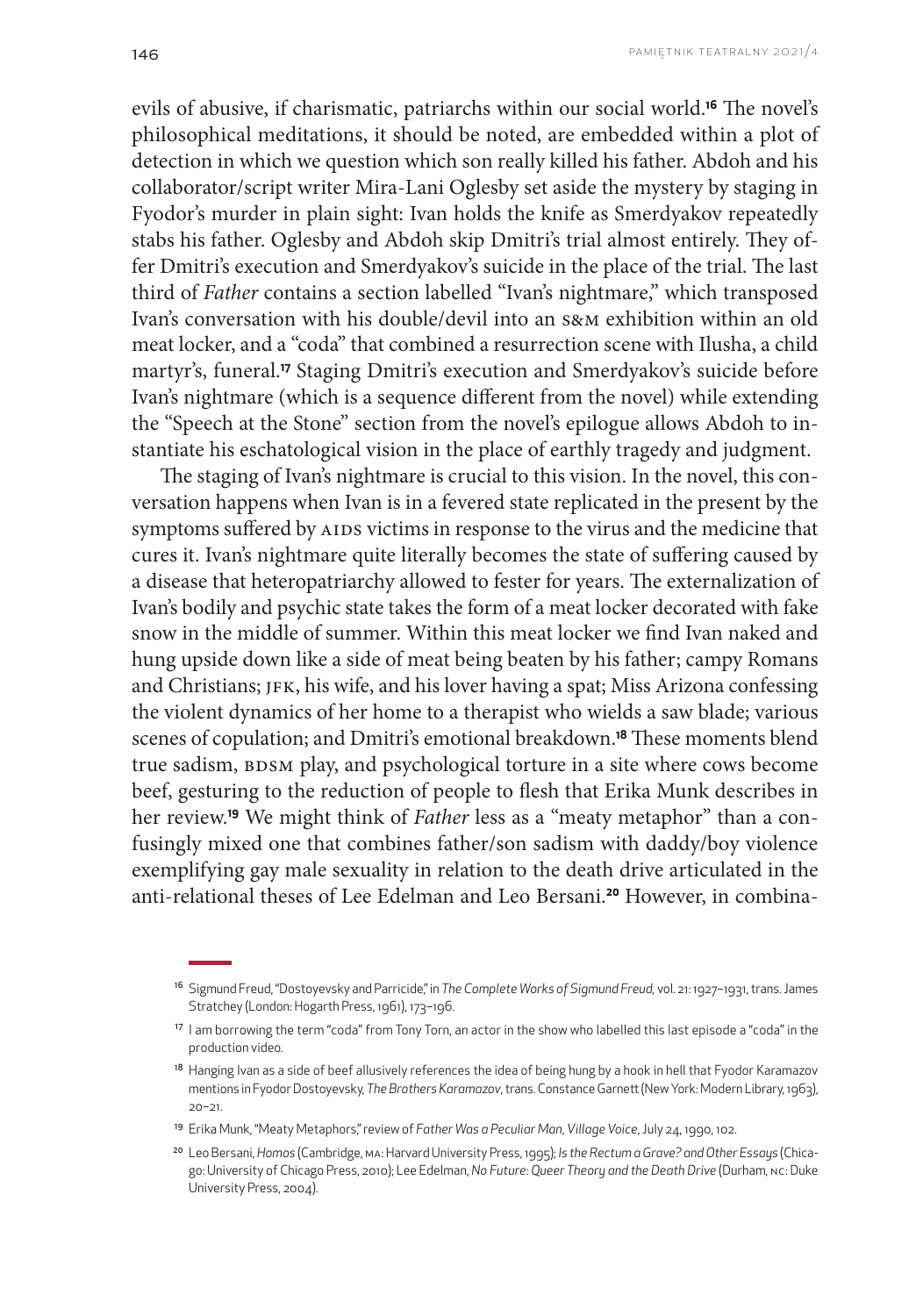tion with the production's numerous resurrections, Ivan's nightmare is less a hell or even a meeting with a devil than as a conflagratory purgatory after which the coming together of humanity happens. It is striking that this is the only scene in *Father* staged indoors. In the novel, this event happens in Ivan's home. Here it is inside of a beef processing plant. While meat lockers could not be mistaken for a cozy domestic interior, Abdoh's choice not to stage this scene on the street suggests that the violent conflagration happens beyond closed doors as well as in the mind. Combined with the burning house earlier in the play, Abdoh stages the street as the site of liberation in contrast to the tortures within the heteronormative domestic interior.

Three actions happen during Ivan's nightmare that exemplify the eschatological aspects of these staged tortures. One: Tom Pearl, who acted as Jesus/a Christ figure throughout *Father*, is painted green like Osiris by Dmitri. This reference to pre-Christian modes of eschatology and to the god of fertility and regeneration shifts Tom's subsequent resurrection from being a staging of the crucifixion of Christ to being a ritual of his dispersion to the many as a form of afterlife.**21** One might even say he becomes vegetal. (Other gestures to Osiris are found throughout the play, including one actor wearing his famously shaped hat.) It is important that by painting Tom Pearl green, Dmitri transforms his own role in the novel as an unjustly persecuted character into a person who gives succor to a religious figure. Two: it is also in this scene that Tom Fitzpatrick, who plays Fyodor Karamazov for most of the play, puts on a floral dress and a wig and undoes his role as a patriarch in the process. Abdoh, by having Fyodor undergender himself as the patriarch during a scene that the novel uses to articulate Ivan's humanist cosmology, suggests that the possibility of eschatological hope for a future comes in this form of gender transformation not in the killing of God. And three: by juxtaposing Tom Fitzpatrick's gender transformation with the sermons about obeying and worshiping the father (Jesus/God), Abdoh ironizes the patriarchal aspects of religion to clear the way for a new path forward without patriarchy.

The spatial move from confinement of the lockers to the freedom of the open street is as crucial to Abdoh's eschatological vision as the transformation of gender of the murdered patriarch. This openness exemplifies the wide road offered to those saved within the Zoroastrian transformation in which evil is eradicated. The outdoor crucifixion stands aside and stands in for the death and funeral of the innocent boy Ilusha, the Christ-like figure in Dostoyevsky's novel. Dostoyevsky's juxtaposition of this funeral and Dmitri's rantings in his jail cell calls attention to the Dmitri's delusions about himself as a martyr in the face of an actual sacrificial lamb (Ilusha). Abdoh, in contrast, combines the crucifixion of Christ/Osiris, the death of the young boy (represented by a young white twink

<sup>21</sup> See "Osiris," *Encyclopedia Britannica*, accessed May 15, 2021, <https://www.britannica.com/topic/Osiris-Egyptian-god>.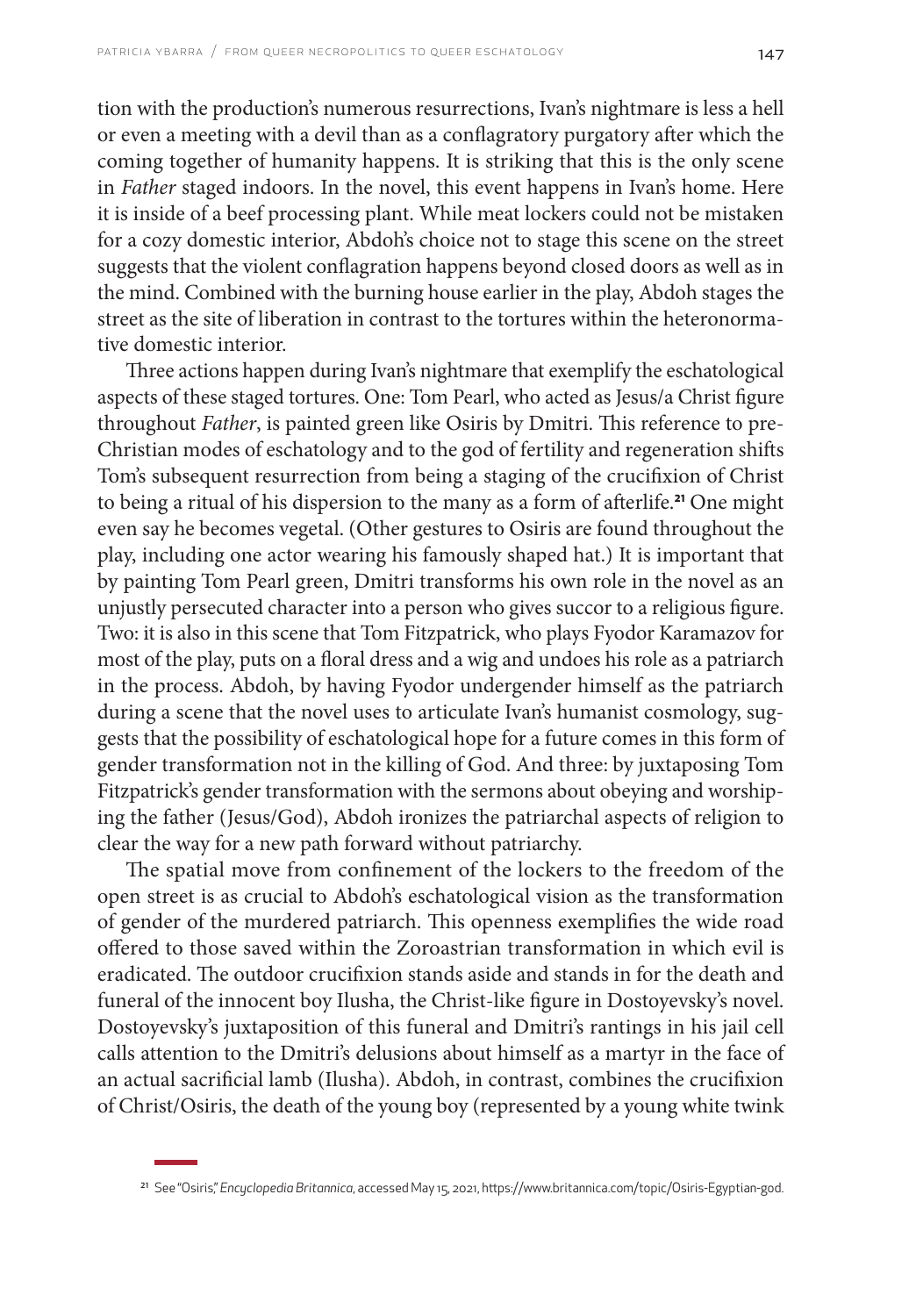being rolled around in a coffin) and Alyosha's comment that there is nothing to forgive. In doing so, Abdoh brings about a version of Patrick Cheng's vision of queer eschatology that he imagines in the face of mortality caused by the AIDS epidemic. Cheng writes, that,

[a]ccording to the Doctrine of Apokatastasis all things will be restored because of the ultimate triumph of God over evil and death. As we have seen the boundaries between male and female, life and death, punishment and reward will be subject to eschatological erasure at the end of time. Indeed, even the boundaries between different world religions will be erased. **22**

Subsequent to Alyosha's allocution, we see Abdoh's final transition from mourning a dead child to a joyous parade. Literalizing the coming together of all people, the cast marches forward together to *Dream a Little Dream of Me*, riffing on Alyosha's advice to the boys at the funeral to never forget each other. In the transformation we return to seeing a phalanx of bra-clad male actors enjoying a ludic walk together, a collectivity who march forward together in an explosion of gender expressions and joy. This collectivity includes Dmitri and Fyodor; the latter has put on his black coat and hat, but still retains the wig, the makeup, and the dress of his femme persona. Dmitri is all jazz hands and fey gestures. The coalescence between the two Karamazovs stands in contrast to their combative roles earlier in the play, inherently rejecting the limitations that masculinity imposed on them. It is striking that early in the play, Abdoh has both Dmitri and Fyodor decrying the fact that they "were not allowed to be a little girl" in an earlier scene. These utterances transpose the assignation of femininity/feminine gender from their use in the novel to ridicule Alyosha and Smerdyakov to being used in the play to articulate the desire to escape the limitations of their patriarchal embodiments.**<sup>23</sup>**

Abdoh's cosmology, then, replaces the return of god with the dissolution of patriarchy and the emergence of a horizontal collectivity without a traditional masculinity. Looking back at Dostoyevsky, the re-centering of Alyosha in this last section of *Father* and the expanded importance of the epilogue asks us to reconsider the youngest Karamazov's call for mercy and kindness in the community where he asks the boys to be kind, honest, and most importantly not to forget each other. If we imagine that these young cisgender boys are replaced by young adult genderqueers, some of which are living with HIV/AIDS, Alyosha's simultaneous preaching and abdication of his own authority is a model of a different relationality

<sup>22</sup> Patrick S. Cheng, *Radical Love: An Introduction to Queer Theology* (New York: Seabury Books, 2011), 136.

<sup>&</sup>lt;sup>23</sup> In the novel, Alyosha is teased for "being a girl" for not being able to hear stories about women that would be counter to his excessive chastity, Dostoyevsky [and Garnett], *Brothers Karamazov*, 17. In David McDuff's translation, Smerdyakov is referred to as she when Fyodor is making fun of him for his foolishness. See Fyodor Dostoyevsky, *The Brothers Karamazov*, trans. David McDuff (New York: Penguin Books), 177.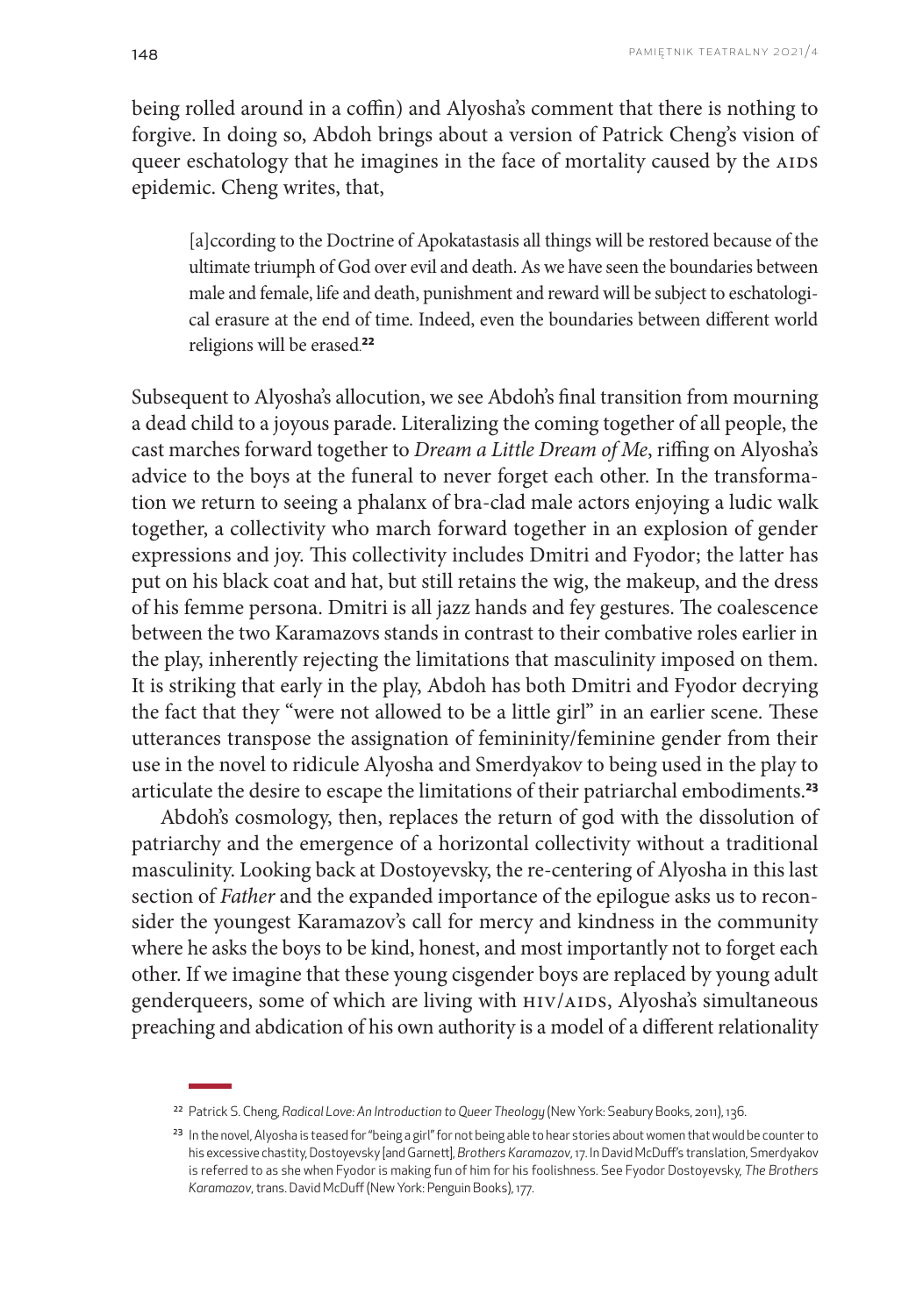that undoes the hierarchical and abusive personal, religious, and state forms of patriarchy that oppress all of the characters in the play. His repetition of the masses yelling "Hurrah" for Karamazov at the end of the play, moves this cheer from referring to the valorization of the patriarchal Kennedy and Karamazov families to cheering for new kind of commonality. This transformation is a revision of the eschatological vision Ivan's visitor outlines during his nightmare. He states:

I maintain that nothing need be destroyed, that we only need destroy the idea of God in man, that's what we have to set to work. It's that that we must begin with. . . . And I believe that period, analogous with geological periods, will come to pass—the old conceptional of the universe will fall of itself without cannibalism, and what's more, the old morality, and everything will begin anew. . . . His pride will teach him that it is useless to repine at life's being a moment, and he will love his brother without need of reward. Love will be sufficient only for a moment of life, but the very consciousness of its momentariness will intensify its fire, which now is dissipated in dreams of eternal love beyond the grave and so on and so on in the same style.**<sup>24</sup>**

Abdoh counters Dostoyevsky by eliminating the *idea of man in god* and replacing the momentariness of love with one that might last forever. Yet, unlike Alyosha he does not ask his audience of "boys" to find their happiness in a memory of childhood—all memories of childhood in *Father* are nightmarish—but in an attenuation of the reality of the present as a form of collective futurity.

Similarly, Abdoh's casting and costuming practices push into new notions of the queer by undoing notions not only of patriarchy but also of race and gender. Smerdyakov, a male character, is played by a queer actress assigned female at birth Jan Leslie Harding. Dmitri and the temptress Grushenka are played by Iranian actors who defy certain norms of masc/femme behavior. And Reza Abdoh both acts in the play and surrogates himself with a white actor wearing white makeup (Tony Torn). Combined with the casting a white actor—Tom Fitzpatrick—as Fyodor, Abdoh not only advocates for the murder of white patriarchy but also asserts patriarchy to be "white."**25** This casting configuration makes the avenger against the patriarch (Fyodor) a genderqueer person (Smerdyakov) aided by Ivan, who was played by an HIV positive actor. Importantly, it is Smerdyakov, not Dmitri, who asks "Why is such a man alive?" in Abdoh's adaptation. Casting Assurbanipal Babilla as Dmitri queers the novel further. Dmitri is usually seen as the most cis-normative of the Fyodor's sons. He is a brawler, a hetero lothario, and

<sup>24</sup> Dostoyevsky [and Garnett], *Brothers Karamazov*, 688.

<sup>&</sup>lt;sup>25</sup> Tom Fitzpatrick played Creon, Perón, and many other roles subsequently. Curiously, however, the first play Abdoh directed after this one genders Tom differently. In *Hip Hop Waltz of Eurydice*, Tom Fitzpatrick plays Eurydice/Dora Lee to Juliana Francis's Orpheus/Tommy. See *Hip Hop Waltz of Eurydice*, dir. Reza Abdoh, Los Angeles Theater Center, 1990 (video by Adam Soch, 2009).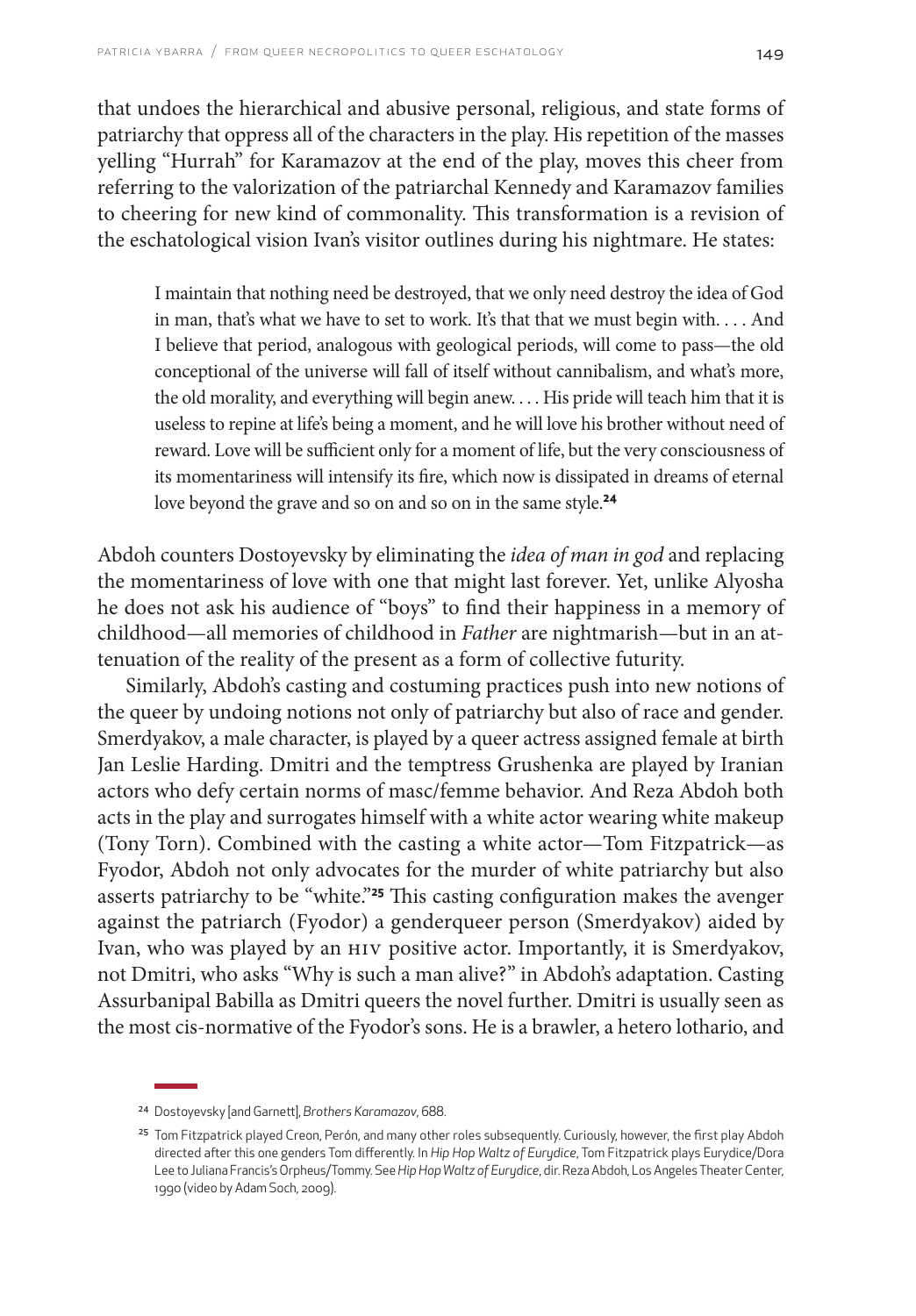the most like his father in disposition. In Abdoh's work he stands out because of his Iranianness and his affect. Openly gay, Babilla whirls like a dervish, combines "fey" movements with almost comical fights with his father, and defies the norm for the character embodied by Yul Brynner in the 1958 film of the novel.**26** This riff on Brynner is conscious. Babilla is dressed as a drag Yul Brynner—in relation to both masculinity and race. Brynner, who participated in a series of yellowface acts over the course of his career, including in the *King and I*, cut a very butch figure. Brynner is dragged by a fey Iranian playing Russian (Brynner was born in Russia). Here Abdoh is considering Iranian identity in relation to whiteness, queerness, and nascent version of what Muñoz would call brownness. Abdoh's prismatic fracturing of his own subjectivity through his casting of the four sons with a white HIV+ actor playing Ivan, a fellow gay Iranian playing Dmitri, a genderqueer woman playing Smerdyakov, and a non-masc white dancer playing Alyosha reveals an exploration of identity ignored by orthodox racial politics. On the eve of the emergence of queer theory and the period of incubation of queer of color critique, Abdoh theorizes queerness as a truly expansive category. It is tempting to retroactively attribute a certain visionary anticipation to Abdoh, but perhaps it is better to understand him as being of his time—seeping in the reality of summer 1990 in New York, which stood at the threshold of a number of transitions in capitalist structures and articulations of gay/queer identity.

It is in this spirit that I read the complex relationship of the performers to the sex workers whose streets they invaded in the Meatpacking District. Many of the sex workers were transgender and/or people of color who had worked in the area for years. On the one hand, the juxtaposition showed the very different ways the performers and the sex workers were sometimes treated, revealing the injustice of this inequity. It is not an accident that theorists of trans necropolitics often study the systematic policing and murder of transfeminine sex workers of color and it would be in bad faith to erase the difference between these actors and the sex workers in the area.**27** Yet many of the performers spent enough time in the area to reach out to those who worked the streets, trying to stay out of the way of interrupting their commerce when they could, with the exception of a conscious interruption of an assault of one of the workers one night by a group of performers who forestalled the violence. Rather than implying a white savior narrative, I underscore the existence of a shared awareness of the systemic violence of the area and the policing in the play represents and the one that was to come in the Giuliani era (1994–2001). Certainly, this performance, like the area of itself, was on

<sup>26</sup> *The Brothers Karamazov*, dir. Richard Brooks, Metro-Goldwyn-Meyer, 1958.

<sup>27</sup> See C. Riley Snorton and Jin Haritaworn, "Trans Necropolitics: A Transnational Reflection on Violence Death and Trans of Color Afterlife," *The Trans Studies Reader*, eds. Susan Stryker and Aren Aizura (New York: Routledge, 2013), 66–76; Peter N. McLellean, "Queer Necropolitics in the Decapolis: Here and There, Now and Then," *Biblical Interpretation* 28, no. 4 (2020): 428–450, [https://doi.org/10.1163/15685152-2804A003.](https://doi.org/10.1163/15685152-2804A003)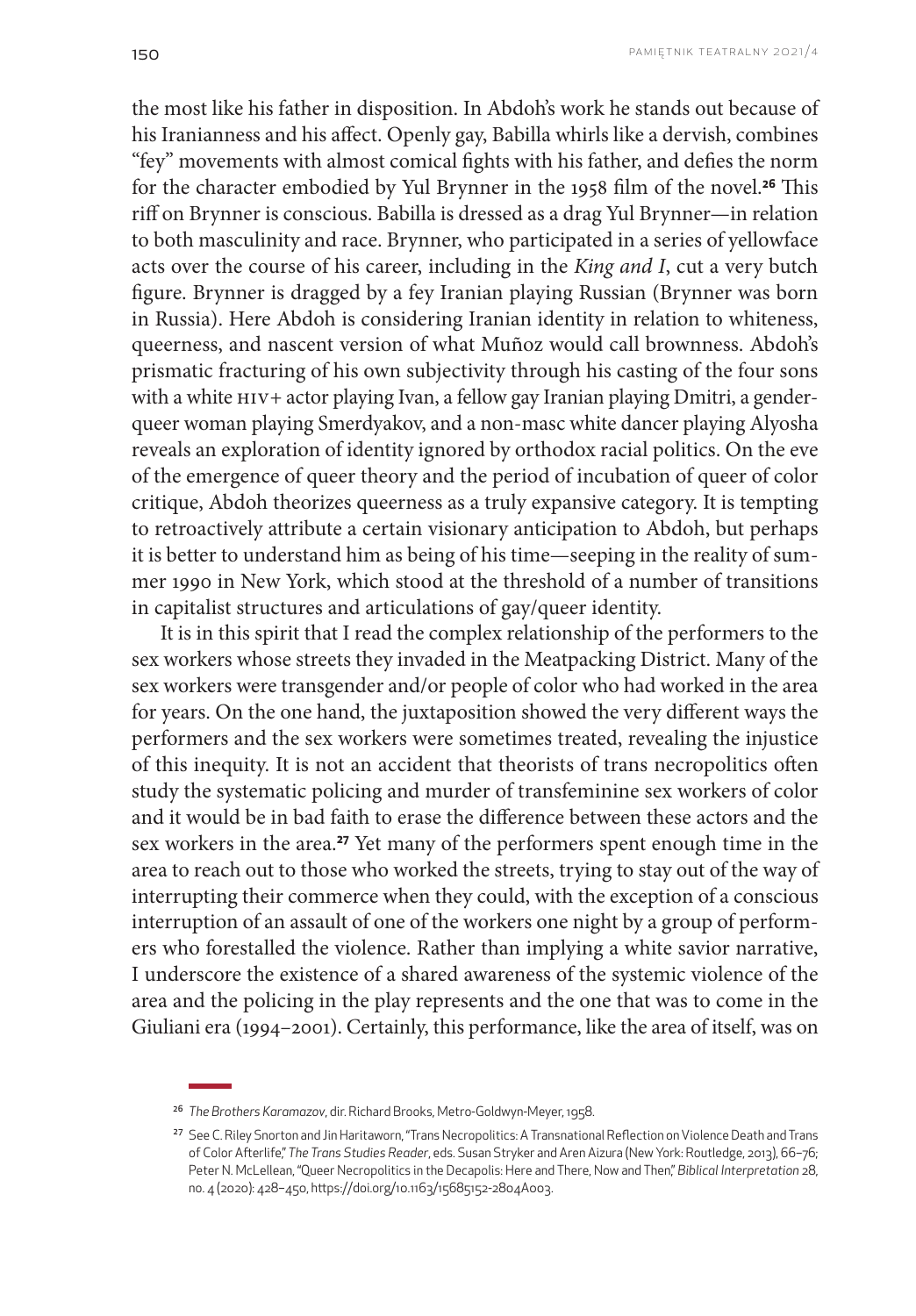the edge of a gentrification, if not a gentrification of the mind, in Sarah Schulman's sense.**28** We must remember, however, that Smerdyakov, the genderqueer avenger, commits suicide by hanging himself on the train track that would become the high line after a complaint about an arrest for smoking marijuana. This monologue gestures to a shared dissatisfaction with the capitalist re-packaging of the area that would attempt to displace all of the queer commerce with a high-end retail mall for the wealthy. Abdoh's own past as a sex worker perhaps alerted him to the complex politics of the area. It is in the aforementioned contradictions that Abdoh's emergent critique of necropolitical capitalism comes into being—one that in many ways anticipated queer of color critique. As Snorton and Haritaworn have suggested, queers of color and particular trans people of color are often also let to die—in part as a way to distinguish them from queer subjects that are allowed to live—and Abdoh is aware of this, even when his critique is less than perfectly exemplified by the largely white twink actors in his company.**<sup>29</sup>**

It is here that we see the ways in which Abdoh literally fucks with the genealogy of queer theory in the US. Abdoh's representations reveal that a clean line between gay and queer and even the emergence of queer of color critique may not be sequential.**<sup>30</sup>** *Father Was a Peculiar Man* was staged the very same year that queer emerged as a term within popular and academic discourse.**31** This shift from gay/homo to queer was sometimes embraced and sometime rejected by leaders of the gay community. For some, leaning into the abjection of gay male sex was a preferred resistant practice to heteronormativity.**32** For others, many of whom were not gay upper-class white men, the change might have been a blessing. Although Abdoh is not present in the theoretical archive of this debate, his eschatological vision is crucial to the emergence of the queer from gay life. Abdoh's ambivalence about a central trope of gay masculine iconography, the torture of Saint Sebastian. In his conversation with Dasgupta, he states:

The martyrdom syndrome, the Sebastian syndrome, I think it's something that is very real for a queer consciousness, because traditionally there has been this construct, which has basically created a boundary for the body of the homosexual, and for the psyche of the homosexual, and for the culture of the homosexual. That boundary has

<sup>28</sup> Sarah Schulman, *Gentrification of the Mind: Witness to a Lost Imagination* (Berkeley: University of California Press, 2013).

<sup>29</sup> Snorton and Haritaworn, "Trans Necropolitics," 66–76.

<sup>30</sup> See Roderick Ferguson, "Queer of Color Critique," *Oxford Research Encyclopedias*, March 28, 2018, [https://doi.org/10.1093/](https://doi.org/10.1093/acrefore/9780190201098.013.33) [acrefore/9780190201098.013.33](https://doi.org/10.1093/acrefore/9780190201098.013.33).

<sup>31</sup> The genealogy of the word queer as an affirmative self-signifier is complex. *The Sage Encyclopedia of LBGTQ Studies* underscores that while Gloria Anzaldúa used the term queer throughout the 1980s, the emergence of queer theory comes in about 1990 with Theresa de Laurentis's queer theory conference. See also Jeffrey Escoffier*, American Homo: Community and Perversity* (Berkeley: University of California Press, 1998), 173–185.

<sup>32</sup> Bersani, *Homos*, 1–10, 77–88.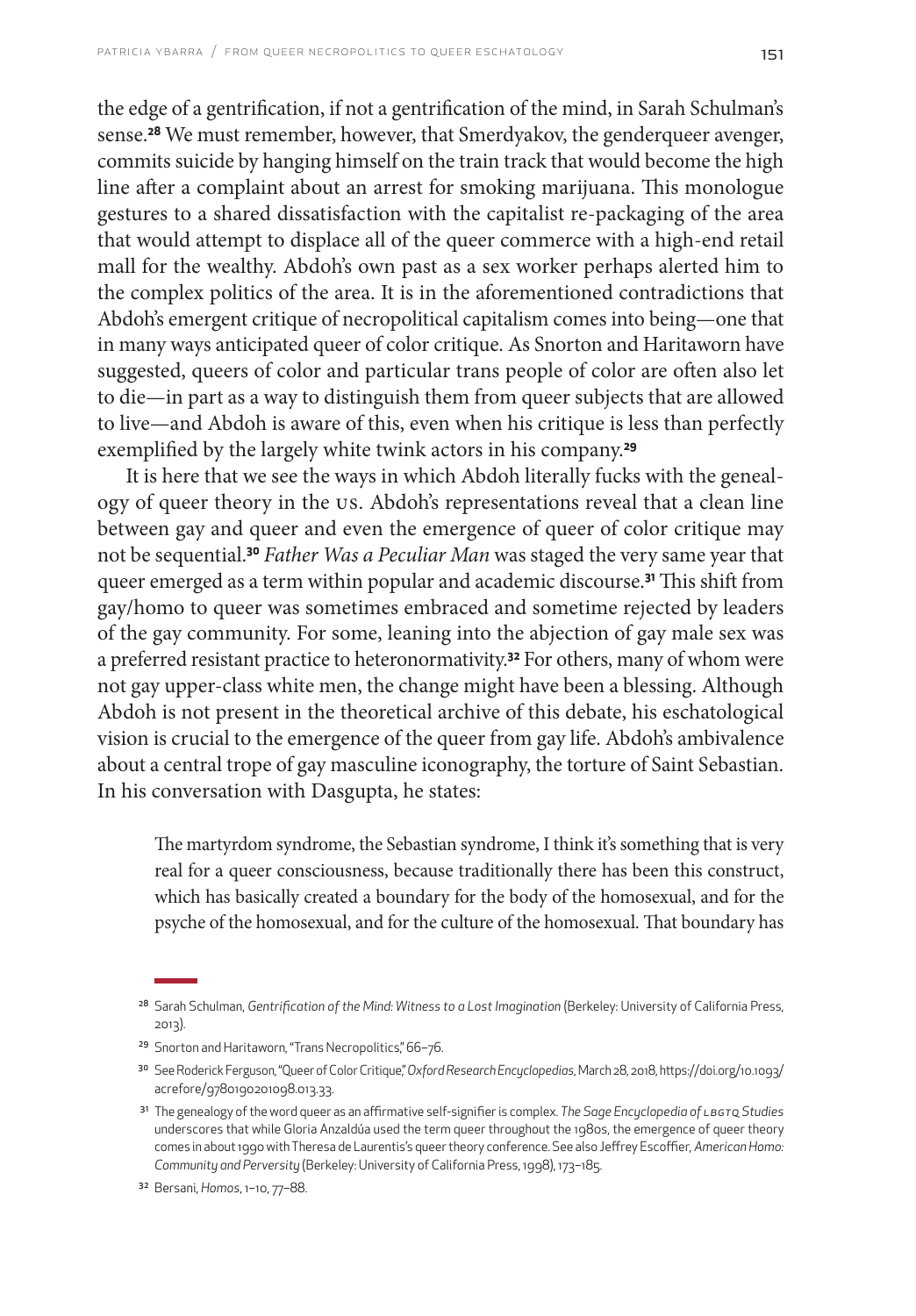at once provided the safety net for it, because it has managed to find its own niche, to find its own home. But, at the same time, it has threatened it into practical nonexistence in certain ages. It has threatened it underground, and now within the past thirty years, I would say, there has been a kind of a resurgence of an understanding of that consciousness, which doesn't really have to do with self-inflicted martyrdom, but has to do with understanding that context, and understanding that history, and not shying away from it. Embracing it and trying to come out of the victimized role into the role of a player, to the role of a model-maker, a paradigm shifter, whatever you want to call it.**<sup>33</sup>**

Abdoh's comments make clear that he is working through the emergence of a new form of queer agency. Abdoh calls up the image of Sebastian in *Father* at least twice. In one case, an actress wears a flesh suit with needles protruding from her torso replicating Sebastian's wounds; Alyosha's BDSM torture on the bed with clothespins calls up the image equally. As noted earlier, this image is literally undone when Tom Fitzpatrick removes the clothespins from Ken Roht/Alyosha. Combined with Alyosha's shouts of "I am not a martyr," Abdoh pushes against the Saint Sebastian myth as a limitation of possibilities and toward what he calls "trying to come out of the victimized role into the role of the player, the model maker, the paradigm shifter, whatever you want to call it." In one sense, he is simply pushing against the conceptualizing of himself and all those with AIDS as martyrs; in another, he is looking to a future in the present that neither ends with the rectum as a grave or a utopia of cruising predicted on fully rejecting "a toxic present."**34** Abdoh rejects the adherence to the death drive in the gay theory incubated in this period and soon after as well by Bersani, Edelman, and others. It is also a place where he grapples but does not fully agree with Muñoz's idea of a cruising utopia, although as Noel Salzman points out, his later works are a fruitful place to think about debates in queer theory in relation to the anti-relational thesis.**35** I am of course also fucking with time here myself because I refuse to call Abdoh a visionary or fall prey to the idea of a straight time that would place Abdoh before queer theory. Instead, Abdoh simply imagined how the biomedical homophobic violence of the AIDS crisis and the necropolitical violence of capitalism, even its newly fascistic iteration, were linked through a global notion of heteropatriarchy present at the time.

Abdoh's theorizations of queerness and neoliberalism belong not only within debates within contemporary US queer and performance theory, but also live within the assemblage of theory from the so-called global south and post-crisis Spain. In their engagement with Mbembe's theorization of necropolitics, Sayak Valencia and Paul B. Preciado extend Abdoh's social critique by emphasizing the role of

<sup>33</sup> Abdoh and Dasgupta, "Theatre Beyond Space and Time," 25.

<sup>34</sup> Muñoz, *Cruising Utopia,* 27.

<sup>35</sup> Noel Salzman, "It's Movement I'm After: Abdoh, Queer Temporality, and Death" (unpublished paper, 2010).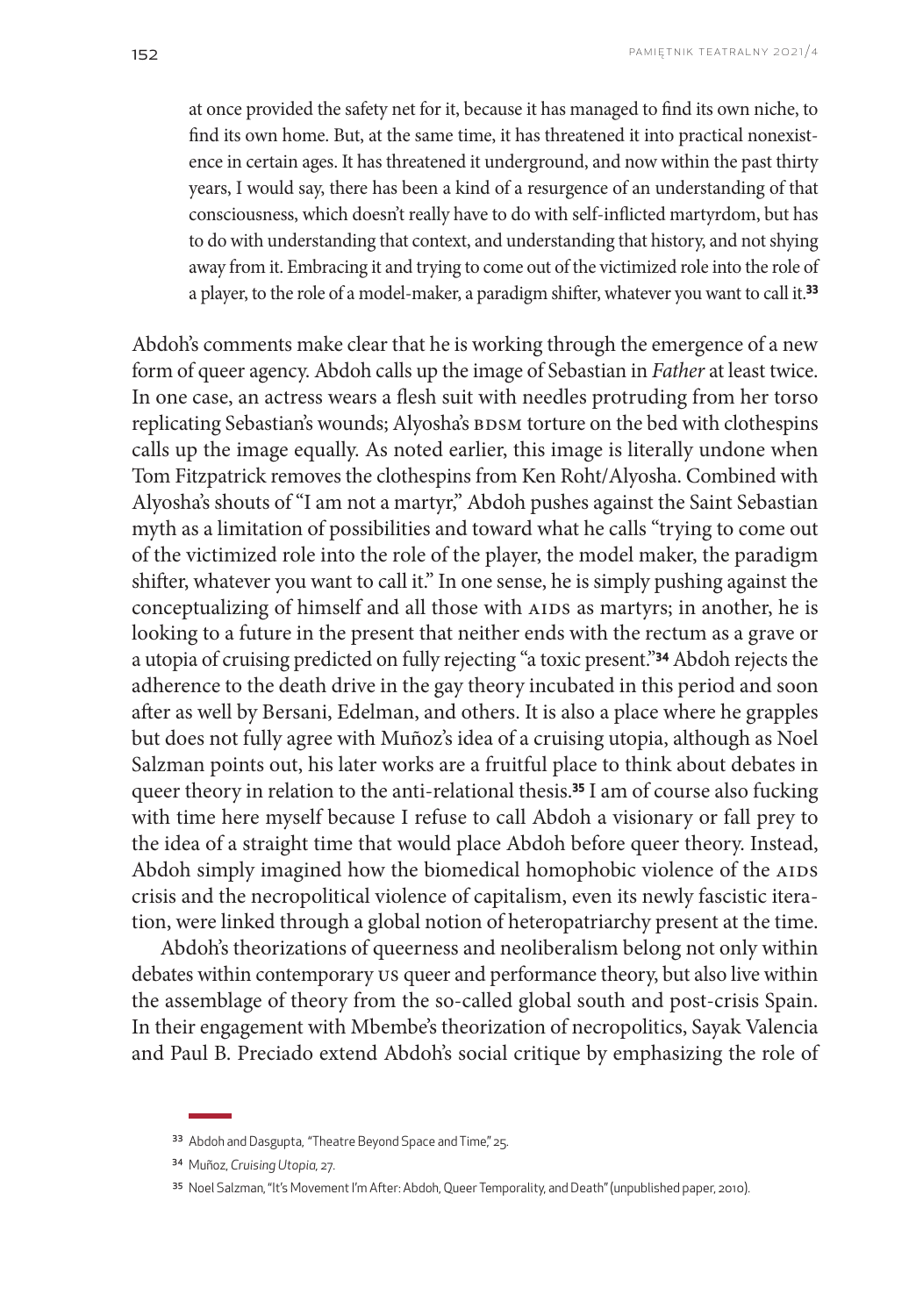heteropatriarchy in the creation of death worlds.**36** Valencia's mentor Preciado critiques the biomedical industry of gender identity in relation to patriarchy and state violence.**37** Following Preciado, who suggests that "within techno-patriarchal and hetero centric societies . . . masculine sovereignty is defined by the legitimate use of techniques of violence against women, against children, against non-white men and women, against animals, against the planet as a whole," Valencia points the finger at heteropatriarchy as an essential part of neoliberal capitalism.**38** Like Preciado, Valencia imagines transfeminism, and particularly the disarticulation of masculinity from male gendered individuals, as part of the solution to ending gendered violence under neoliberalism within the Americas (which she labels "gore capitalism"). She, however, links this maneuver to woman of color feminism ultimately advocating that,

[t]ransfeminist subjects can be understood as queer multitudes who through the performative materialization of their bodies are able to develop different forms of g-local agency. These queer multitudes continue developing categories that result in non-standard agencies, not as an absolute truth nor as infallible actions, which can be applied in a variety of contexts in a deterritorialzed way.**<sup>39</sup>**

Valencia's conceptualization of gore capitalism and Preciado's larger argument about the biomedicalization of gender identity deal with conditions that emerged subsequent to Abdoh's death. Nonetheless, Preciado's intervention in gender embodiment (and Valencia's performativity) is found in *Father Was a Peculiar Man*. Abdoh's representations of gender are ludic and often prosthetic and/or sartorial. Femme identification is marked by the wearing of bras, dresses, and wigs, masculine identification is gestured to by the wearing of pants, wigs, and beards. Signifiers are mixed in a 1990s kind of way—shaved heads meshed with slip dresses and unfeminine walks. Mustached visages were mixed with campy jazz handed dances. These gestures are decidedly out of step with new modes of trans and non-binary identity that value authenticity and gender confirmation. And while it is easy to judge the ludic genderfuck gestures of the past as inauthentic, it is perhaps the very question of gender authenticity as imagined by the state which needs to be questioned. Preciado, while quite engaged with the history of queer

<sup>36</sup> Mbembe, *Necropolitics*, chap. 1; Sayak Valencia, *Gore Capitalism*, trans. John Pluecker (New York: Semiotexte, 2018), chap.  $1$  and  $4$ .

<sup>37</sup> Paul B. Preciado, *An Apartment on Uranus: Chronicles of the Crossing*, trans. Charlotte Mandell (London: Fitzcarraldo Editions, 2020); *Countersexual Manifesto*, trans. Kevin Gerry Dunn (New York: Columbia University Press, 2000); *Testo Junkie: Sex, Drugs, and Biopolitics in the Pharmacopornographic Era*, trans. Bruce Benderson (New York: Feminist Press, 2013).

<sup>38</sup> Preciado, *Uranus,* 260.

<sup>39</sup> Valencia, Gore Capitalism, 263, 265.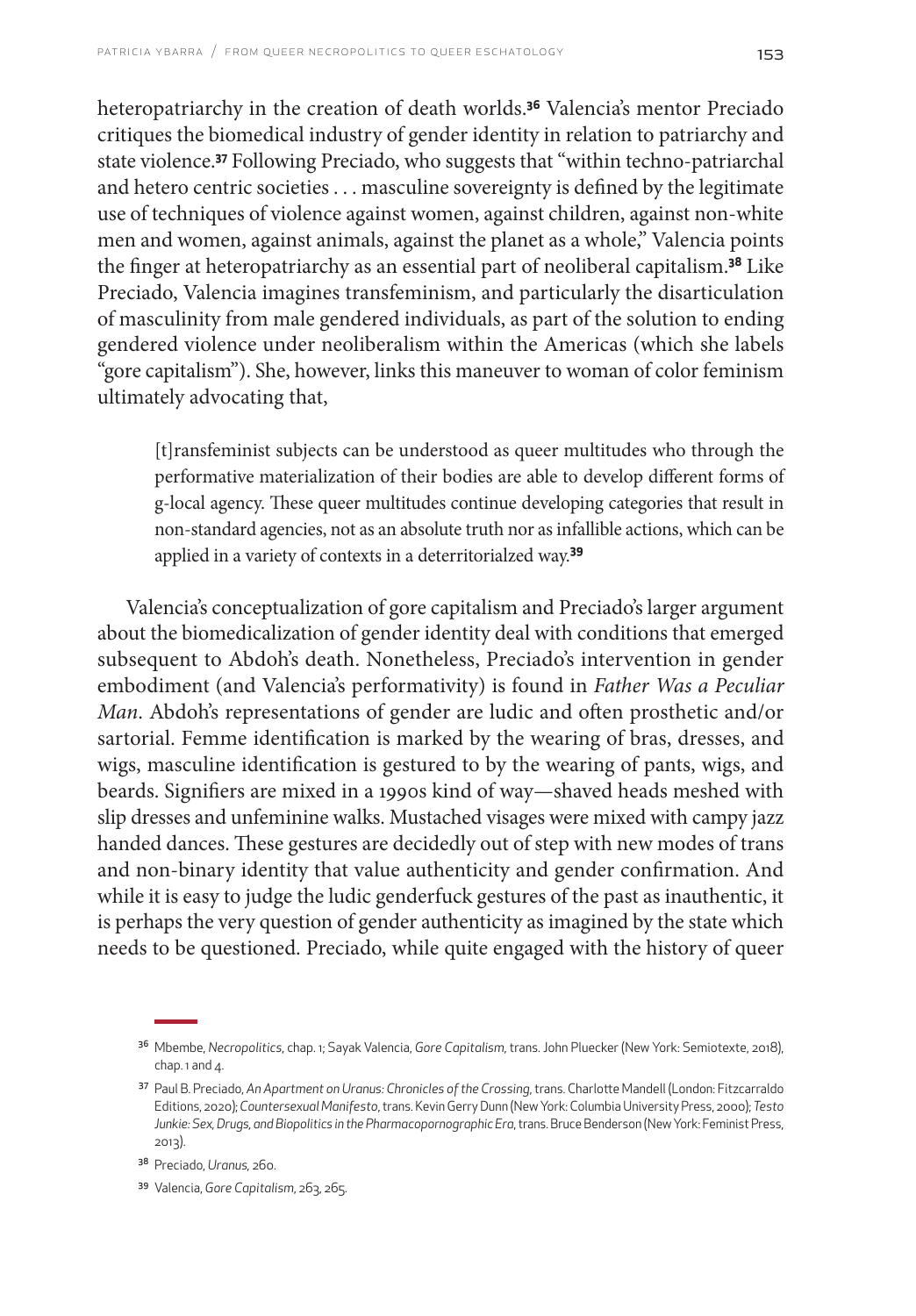theory, draws his inspiration from Gayle Rubin rather than Judith Butler.**40** His own gender embodiment was done, at least initially, outside of the confines of the medical establishment, his playful "countersexual manifesto" made (il)liberal use of dildos and other industrial plastics, in addition to within s&m and anal pleasures in ways that challenge Foucault and Bersani. At first glance, Preciado seems an odd inspiration for a feminist critic of the drug war in Mexico. Nonetheless, this synchrony is not surprising if one reads Preciado's critique as taking on the patriarchal roots of necropolitical capital and its relationship to fascisms. It is only recently that Preciado has so openly discussed Spanish nationalism and fascism in relation to his gender transition / critique of patriarchal masculinity.**41** In an essay called "My People are the People of the Ill-Born," he states in relation to Spain, "I am insensitive to the emotions aroused by Fatherland. Fatherland, father Patriarchy. I have abdicated from these things," and later, "Since the medical powers diagnosed me as gender dysphoric on the pretext that I did not identify with the gender assigned to me at birth, I claim today to be nation-dysphoric."**42** Preciado imagines queerness as a critique of masculinity vis-á-vis non-binary embodiment of masculinity not invested in confirmation or authenticity in a traditional sense. This is a form of transfeminism like no other. The connection between political regime and masculinity under capitalism is worth noting, because as Tony Torn suggests, Abdoh's own father was a beneficiary of a certain kind of Iranian neoliberalism, which meshed perfectly with his own homophobic and toxic patriarchal behavior/disposition in ways that we are only starting to grapple with openly.**<sup>43</sup>** In the end, Preciado suggests an expansion of his *Countersexual Manifesto* as the basis for a political transformation. He writes:

The failure of the Left lies in its inability to redefine sovereignty in terms other than in relation to the Western, white bio-male patriarchal body. The only way to a global mutation today is to construct a planetary somatic communism, a communism of all living bodies with and together with the earth. With the distinction between production and reproduction (naturalized as male and female, respectively) at the core of the division of labor within the modern colonial heterosexual capitalism, the new political organization of labor cannot be achieved without a new political organization of sex and sexuality. That implies that the sexual organs as we know them, related to reproductive functions and normative heterosexual choreographies (penetrator, penetrated) have to be fully overcome.**<sup>44</sup>**

<sup>40</sup> Preciado, *Manifesto*, 78–79.

<sup>41</sup> See "The Son," "My People are The People of the III-born," "Homage to an Unknown Nanny," and "Necropolitics: French Style," in Preciado*, Uranus.*

<sup>42</sup> Preciado, *Uranus*, 241.

<sup>43</sup> Tony Torn, *Who Will Be a Witness?* (Master's thesis, Goddard College, 2019).

<sup>44</sup> Preciado, *Manifesto,* 13.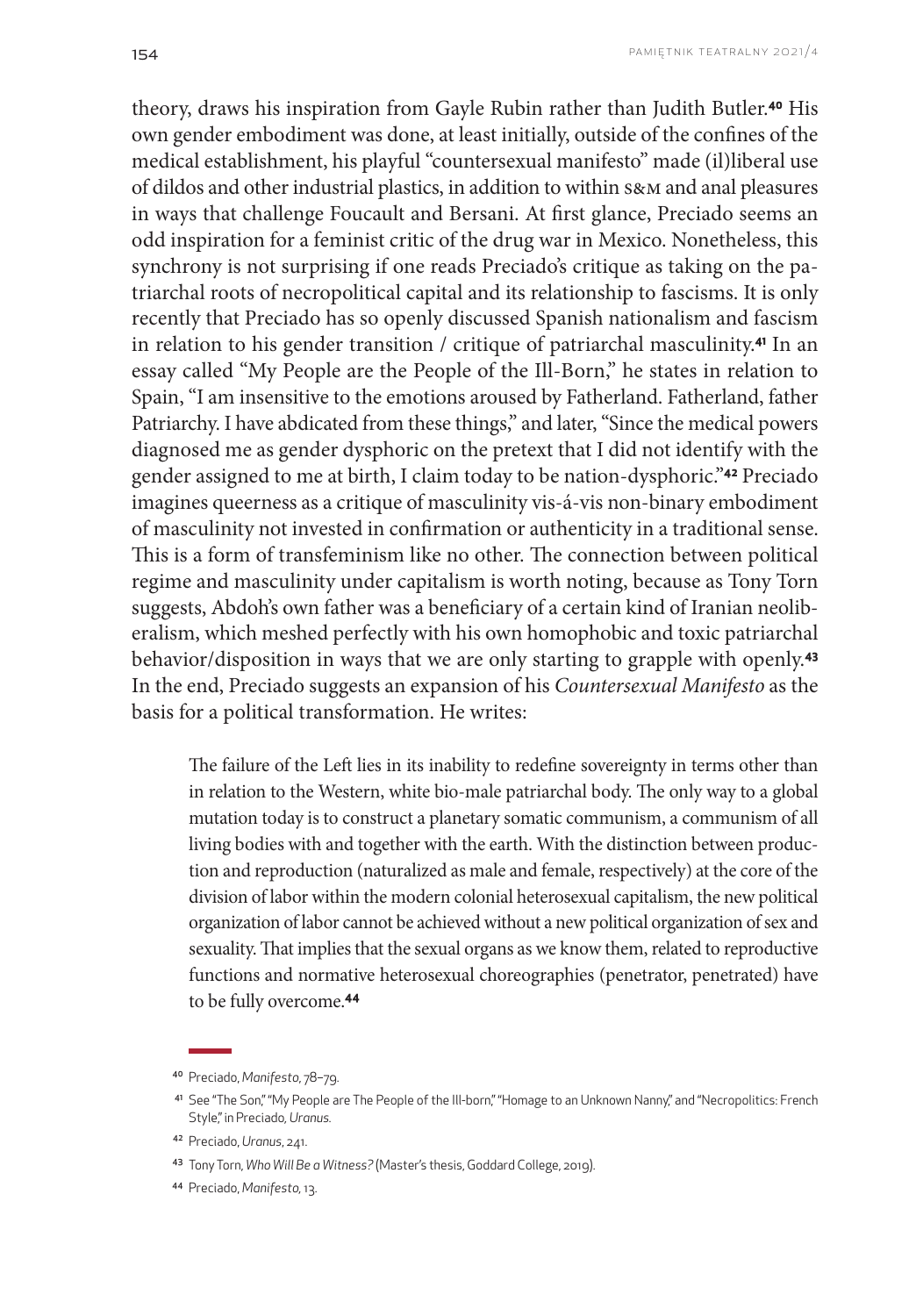Although not a bioidentical representation, Preciado's political imagining looks a lot like Abdoh's march through the meat-packing district. The place where Abdoh diverges from these scholars, including Mbembe, is his interest in eschatology. Mbembe is skeptical of paradigms that can be associated with messianism, which he defines only as negative;**45** Preciado and Valencia's queer futurities are also clearly secular. Muñoz's utopianism is more Marxist than spiritual. Abdoh joins strange bedfellows—queer, largely anglophone biblical scholars—in imagining a queer future based in a perversion of the Christian tradition. Mixing Zoroastrian and Christian imaginings of the end, Abdoh imagines a post-conflagration genderqueer future. And, as I argue, Abdoh's thinking questions the suppositions of queer historiography itself. His work does not fit into a timeline that moves from gay identity to white queer (cis) nationhood to queer of color critique*. Father* remixes these modes of imagining liberation that suggest that this genealogy is too neat and tidy, excluding non-Euromerican understanding of cosmology and capitalism. Not only does Abdoh question and engage with Muñoz and Edelman's questions a decade earlier than their ideas were published, he throws their assumptions into question—with a most unlikely intertext: Dostoyevsky's *The Brothers Karamazov*. A close look at Abdoh's work also underscores the ways in which performance as a mode of thinking is essential to Preciado and Valencia's thinking about the larger dissidence from the sex/gender system under necropolitical capitalism.

But the theme of this issue is about historiography. And it is here that what might be called a reading/interpretation of Abdoh's play engages with the editor's concerns. Eschatology itself is in some sense a form of historiography, which in its most radical imaginings asks that we replace a teleological understanding of divine time with an imagining of the eschaton as a present presence rather than a future event after an apocalypse. Although the events in Abdoh's play at least sometimes engage the sequence of events in Dostoyevsky's novel, the performance posits a different form of temporality in which the recursive and regenerative possibilities of a different world are present. This present is not the replication of the no-future death drive, nor is it the stultifying now Muñoz seems to want to escape. Instead, Abdoh's imagining is an eschatological one that rejects the doomed teleology of capitalist domination through imagining a different world in the present within performance. The model for political, economic, and spiritual liberation then comes from a performance that emerged in the thick of necropolitical development and continues to perform in the present day as a fully instantiated eschatological transformation. Realizing this asks us to move away from thinking of *Father* as a past theatrical production that merely tell us about a complex moment in history (although it also does that!), or a glorification of queer identity, but rather asks that we see this performance, and

<sup>45</sup> Mbembe, *Necropolitics*, 104–107.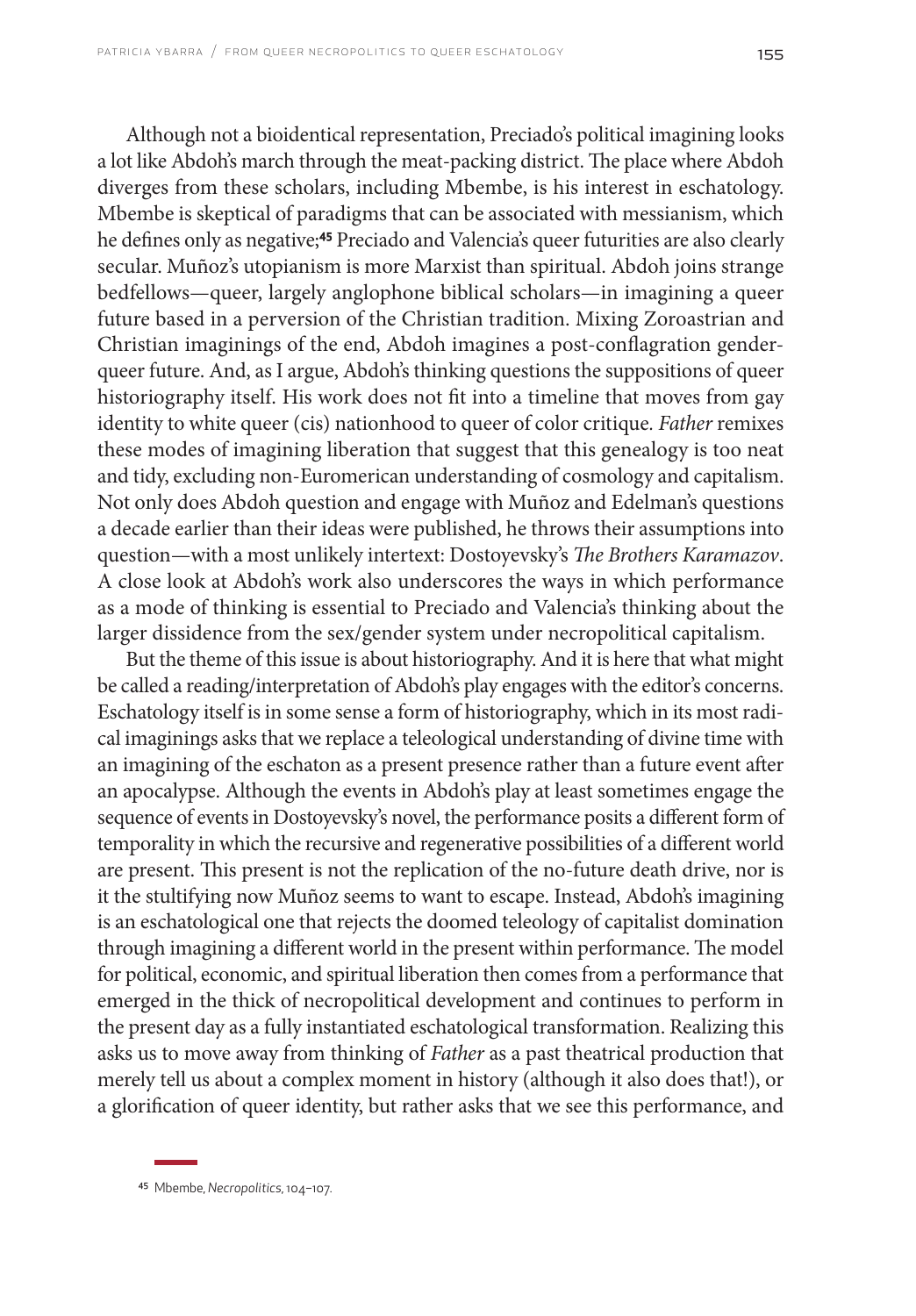performance itself, as an "object" that exceeds, better yet, unsettles its own time, space, and material conditions through the instantiation of eschatology, here Abdoh's queer eschatology, as historiography. And this may be Abdoh's historiographic gesture bequeathed to us.

■

#### **Bibliography**

- Abdoh, Reza, and Gautam Dasgupta. "Theatre Beyond Space and Time." *PAJ: A Journal of Performance and Art* 40, no. 3 (2018): 16–28. [https://doi.org/10.1162/pajj\\_a\\_00430](https://doi.org/10.1162/pajj_a_00430).
- Abdoh, Reza, and John Bell. "To Reach Divinity Through the Act of Performance: An Interview with Reza Abdoh." *The Drama Review* 39, no. 4 (1995): 48–71. [https://doi.](https://doi.org/10.2307/1146483) [org/10.2307/1146483](https://doi.org/10.2307/1146483).
- Bell, John. "AIDS and Avant-Garde Classicism: Reza Abdoh's *Quotations from a Ruined City*." *The Drama Review* 39, no. 4 (1995): 21–47[. https://doi.org/10.2307/1146482.](https://doi.org/10.2307/1146482)
- Bersani, Leo. *Homos.* Cambridge, MA: Harvard University Press, 1995.
- Bersani, Leo. *Is the Rectum a Grave? and Other Essays*. Chicago: University of Chicago Press, 2010.
- Cheng, Patrick S. *Radical Love: An Introduction to Queer Theology*. New York: Seabury Books, 2011.
- Coakley, Sarah. "The Eschatological Body: Gender, Transformation, and God." *Modern Theology* 16, no. 1 (2000): 61–73. [https://doi.org/10.1111/1468-0025.00115.](https://doi.org/10.1111/1468-0025.00115)
- Dostoyevsky, Fyodor. *The Brothers Karamazov*. Translated by Constance Garnett. New York: Modern Library, 1963.
- Dostoyevsky, Fyodor. *The Brothers Karamazov*. Translated by David McDuff. New York: Penguin, 2003.
- Edelman, Lee. *No Future: Queer Theory and the Death Drive*. Durham, NC: Duke University Press, 2004.
- Escoffier, Jeffrey. *American Homo: Community and Perversity*. Berkeley: University of California Press, 1998.
- Ferdman, Bertie. *Off Sites: Contemporary Performance Beyond Site-Specific.* Carbondale: Southern Illinois University Press, 2018.
- Ferguson*,* Roderick A. "Queer of Color Critique." *Oxford Research Encyclopedias*, March 28, 2018[. https://doi.org/10.1093/acrefore/9780190201098.013.33.](https://doi.org/10.1093/acrefore/9780190201098.013.33)
- Frank, Joseph. *Dostoevsky: The Mantle of the Prophet, 1871–1881*. Princeton: Princeton University Press, 2002.
- Freud, Sigmund. "Dostoevsky and Parricide." In *The Complete Works of Sigmund Freud*. Vol. 21: *The Future of an Illusion, Civilization and Its Discontents and Other Works (1927–1931)*. Translated by James Strachey, 173–196. London: Hogarth Press, 1961.
- Freeman, Elisabeth. *Time Binds: Queer Temporalities, Queer Histories*. Durham, NC: Duke University Press, 2010.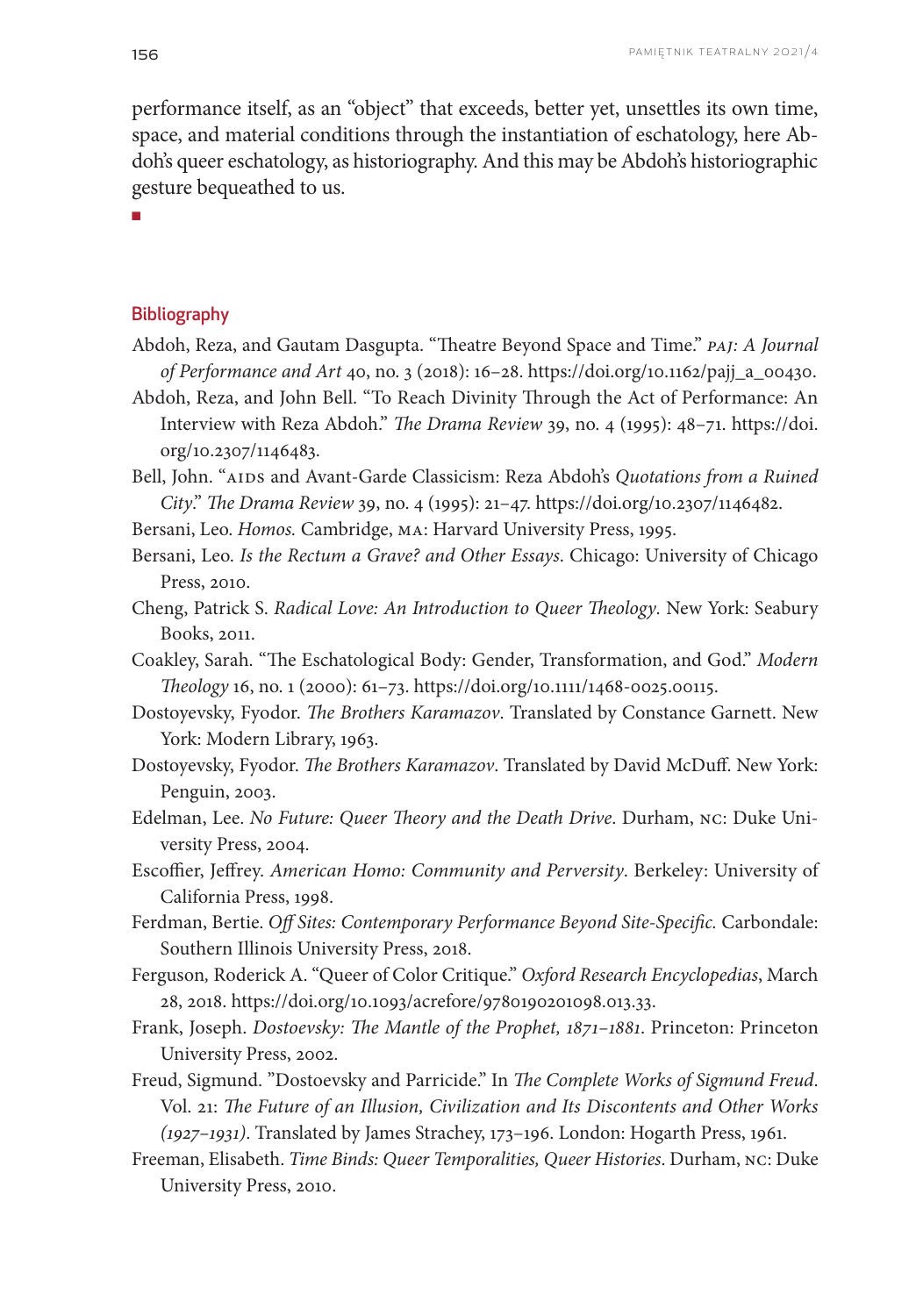- Fuchs, Elinor. *The Death of Character: Perspectives on Theater after Modernism*. Bloomington: Indiana University Press, 1996.
- Goldberg, Abbie, ed. *The SAGE Encyclopedia of LBGTQ Studies*. SAGE Publishing: Thousand Oak, 2016.
- Jacobs, Timothy. "The Brothers Incandenza: Translating Ideology in Fyodor Dostoevsky's *The Brothers Karamazov* and David Foster Wallace's *Infinite Jest*." *Texas Studies in Language and Literature* 49, no. 3 (2007): 265–292.
- Kobialka, Michal. "A Note on Spatial Dialectics." *Performance Research* 21, no. 3 (2016): 54–64.<https://doi.org/10.1080/13528165.2016.1176738>.
- Mbembe, Achille. *Necropolitics*. Translated by Steven Corcoran. Durham, NC: Duke University Press, 2019.
- McLellan, Peter N. "Queer Necropolitics in the Decapolis: Here and There, Now and Then." *Biblical Interpretation* 28, no. 4 (2020): 428–450. [https://doi.org/10.1163/15685152-](https://doi.org/10.1163/15685152) 2804A003.
- Moore, George Foot. "Zoroastrianism." *Harvard Theological Review* 5, no. 2 (1912): 180–226. [https://www.jstor.org/stable/1507426.](https://www.jstor.org/stable/1507426)
- Muñoz, José Esteban. *Cruising Utopia: The Then and There of Queer Futurity*. New York: New York University Press, 2009.
- Muñoz, José Esteban. *Disidentifications: Queers of Color and the Performance of Politics*. Minneapolis: University of Minnesota Press, 1999.
- Muñoz, José Esteban. *The Sense of Brown*. Edited and with an Introduction by Joshua Chambers-Letson and Tavia Nyong'o. Durham, NC: Duke University Press, 2020.
- Nausner, Michael. "Toward Community Beyond Gender Binaries: Gregory of Nyssa's Transgendering as Part of His Transformative Eschatology." *Theology and Sexuality* 8, no. 16 (2002): 55–65.<https://doi.org/10.1177/135583580200801606>.
- "Osiris." *Encyclopedia Britannica*, May 15, 2021[. https://www.britannica.com/topic/Osiris-](https://www.britannica.com/topic/Osiris-Egyptian-god)[Egyptian-god](https://www.britannica.com/topic/Osiris-Egyptian-god).
- Preciado, Paul B. *An Apartment on Uranus: Chronicles of the Crossing.* Translated by Charlotte Mandell. London: Fitzcarraldo Editions, 2020.
- Preciado, Paul B. *Countersexual Manifesto*. Translated by Kevin Gerry Dunn. New York: Columbia University Press, 2018.
- Preciado, Paul B. *Testo Junkie: Sex, Drugs, and Biopolitics in the Pharmacopornographic Era*. Translated by Bruce Benderson. New York: The Feminist Press at the City University of New York, 2013.
- Schulman, Sarah. *Gentrification of the Mind: Witness to a Lost Imagination*. Berkeley: University of California Press, 2012.
- Schwartz, Hans. *Eschatology.* Grand Rapids, MI: Eerdsmans Publishing Company, 2000.
- Snorton, C. Riley, and Jin Haritaworn. "Trans Necropolitics: A Transnational Reflection on Violence Death and Trans of Color Afterlife." In *The Transgender Studies Reader 2*, edited by Susan Stryker and Aren Z. Aizura, 66–76. New York: Routledge, 2013.
- Valencia, Sayak. *Gore Capitalism*. Translated by John Pluecker. New York: Semiotexte, 2018.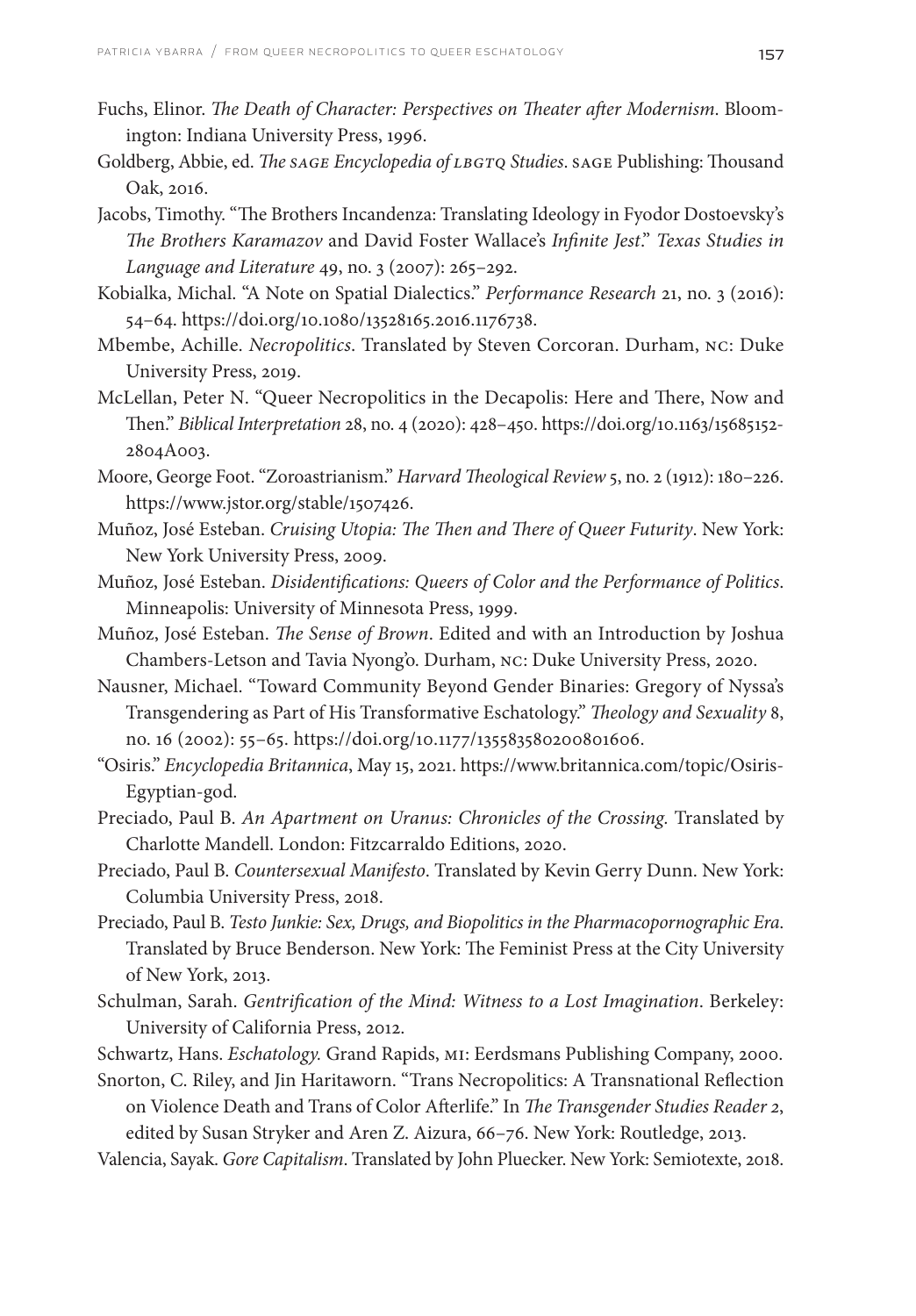Ybarra, Patricia. "Latino/a Dramaturgy as Historiography." In *Theatre/Performance Historiography: Time, Space, Matter*, edited by Rosmarie K. Bank and Michal Kobialka, 75–93. New York: Palgrave Macmillan, 2015.

#### **Abstract**

From Queer Necropolitics to Queer Eschatology: Reza Abdoh's Unsettling Historiography The theatrical oeuvre of Reza Abdoh has been lauded for its reinvigoration of the avantgarde, its formal and political daring and its astute commentary about the violence of the HIV virus (Fordyce, Carlson, Mufson, Bell). More recently, Abdoh's work has been taken up as a commentary on neoliberalism—in part because of its politicization of bricolage and pastiche, recalling the more radical possibilities of theorizations of scholars such as Frederic Jameson (Zimmerman). Others have called out the modes by which Abdoh expanded the possibilities of queerness in the early 1990s. Yet no scholar has commented on Abdoh's engagement of eschatology as a mode of historiography. That is the purpose of this essay. It is under this rubric, rather than an idea of generic postmodern milieu, that I read the multiple and discordant temporalities in Abdoh's performances. While drawing on theories of the necropolitical (Mbembe) and gore capitalism (Valencia) in relation to conceptions of queer eschatology and capitalist violence, my inquiry emerges from consideration of the structural and theoretical aspects of the art works ("object's") themselves. I consider how *Father Was a Peculiar Man* (1990), performed in the Meatpacking District of Manhattan, exemplifies the historiographical possibilities of performance through its embodiment of an eschatological vision of the world in which the gender binary is performatively undone.

#### Keywords

necropolitics, queer necropolitics, Reza Abdoh, patriarchy, neoliberalism, transgender, historiography

#### Abstrakt

### Od queerowej perspektywy nekropolitycznej do queerowej eschatologii: Niepokojąca historiografia Rezy Abdoha

Teatralną twórczość Rezy Abdoha chwalono za ożywienie awangardy, formalną i polityczną odwagę oraz celny komentarz na temat brutalności wirusa HIV (Fordyce, Carlson, Mufson, Bell). Ostatnio odczytano ją jako komentarz do neoliberalizmu – po części ze względu na metody upolitycznienia bricolage'u i pastiszu, przypominające radykalne sposoby teoretyzowania takich badaczy, jak Frederic Jameson (Zimmerman). Dostrzeżono także środki, za pomocą których już na początku lat dziewięćdziesiątych Abdoh poszerzył możliwości queerowania. Celem tego artykułu jest analiza sposobu, w jaki Abdoh wykorzystał eschatologię jako rodzaj historiografii. W tym niekomentowanym dotąd kontekście, bez odwołań do ogólnego postmodernistycznego klimatu, autorka interpretuje wielorakie i sprzeczne czasowości w jego spektaklach. Odnosząc teorie nekropolityki (Mbembe) i kapitalizmu